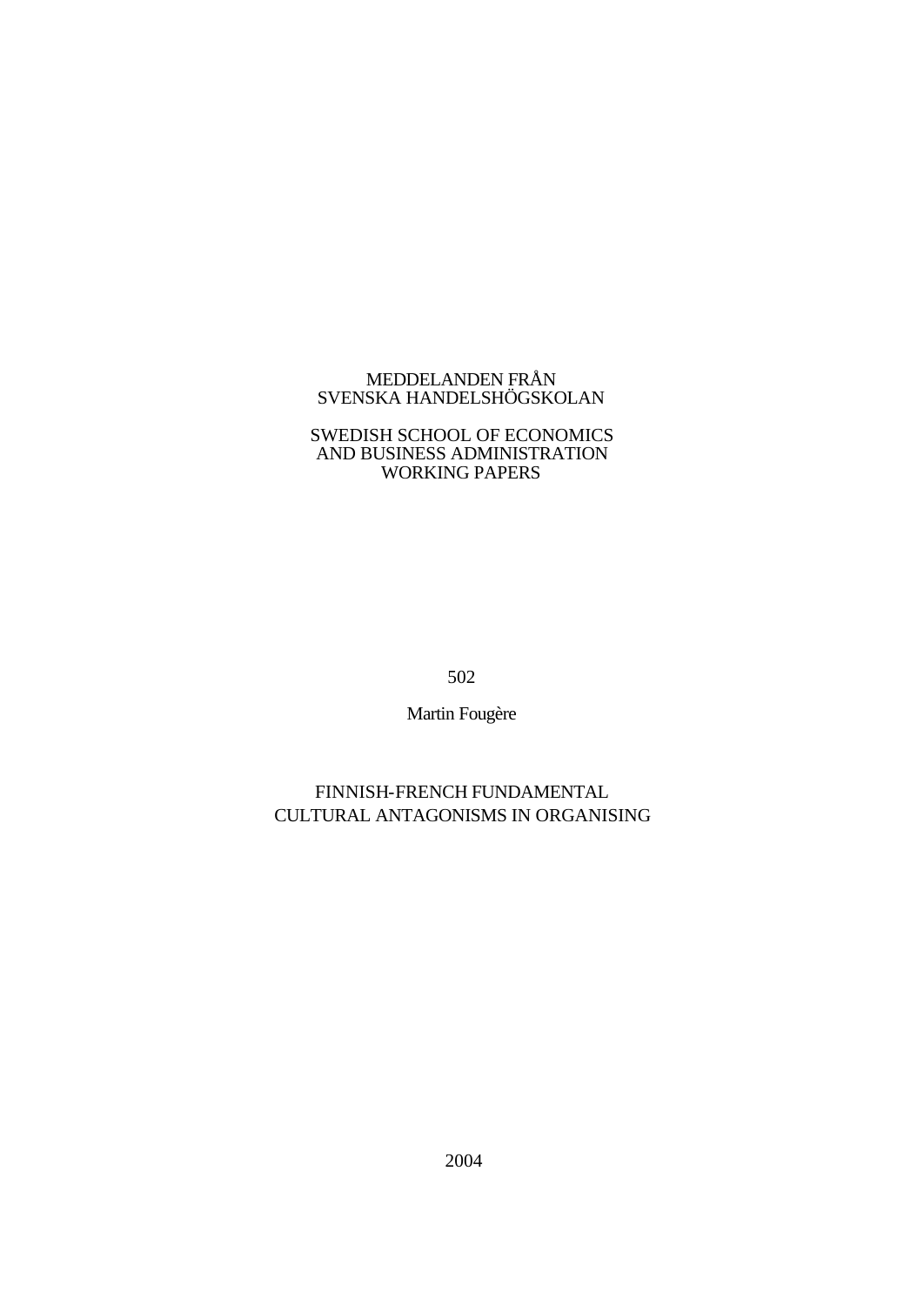Finnish-French Fundamental Cultural Antagonisms in Organising

Key words: Cross-Cultural / Intercultural, Finnish, French, Antagonisms, Organising

© Swedish School of Economics and Business Administration, Martin Fougère

Martin Fougère Department of Marketing and Corporate Geography Swedish School of Economics and Business Administration P.O.Box 479 00101 Helsinki, Finland

Distributor:

Library Swedish School of Economics and Business Administration P.O.Box 479 00101 Helsinki Finland

Phone: +358-9-431 33 376, +358-9-431 33 265<br>Fax: +358-9-431 33 425 Fax: +358-9-431 33 425 E-mail: publ@hanken.fi http://www.hanken.fi/hanken/eng/page1579.php

SHS intressebyrå IB (Oy Casa Security Ab), Helsingfors 2004

ISBN 951-555-833-6 ISSN 0357-4598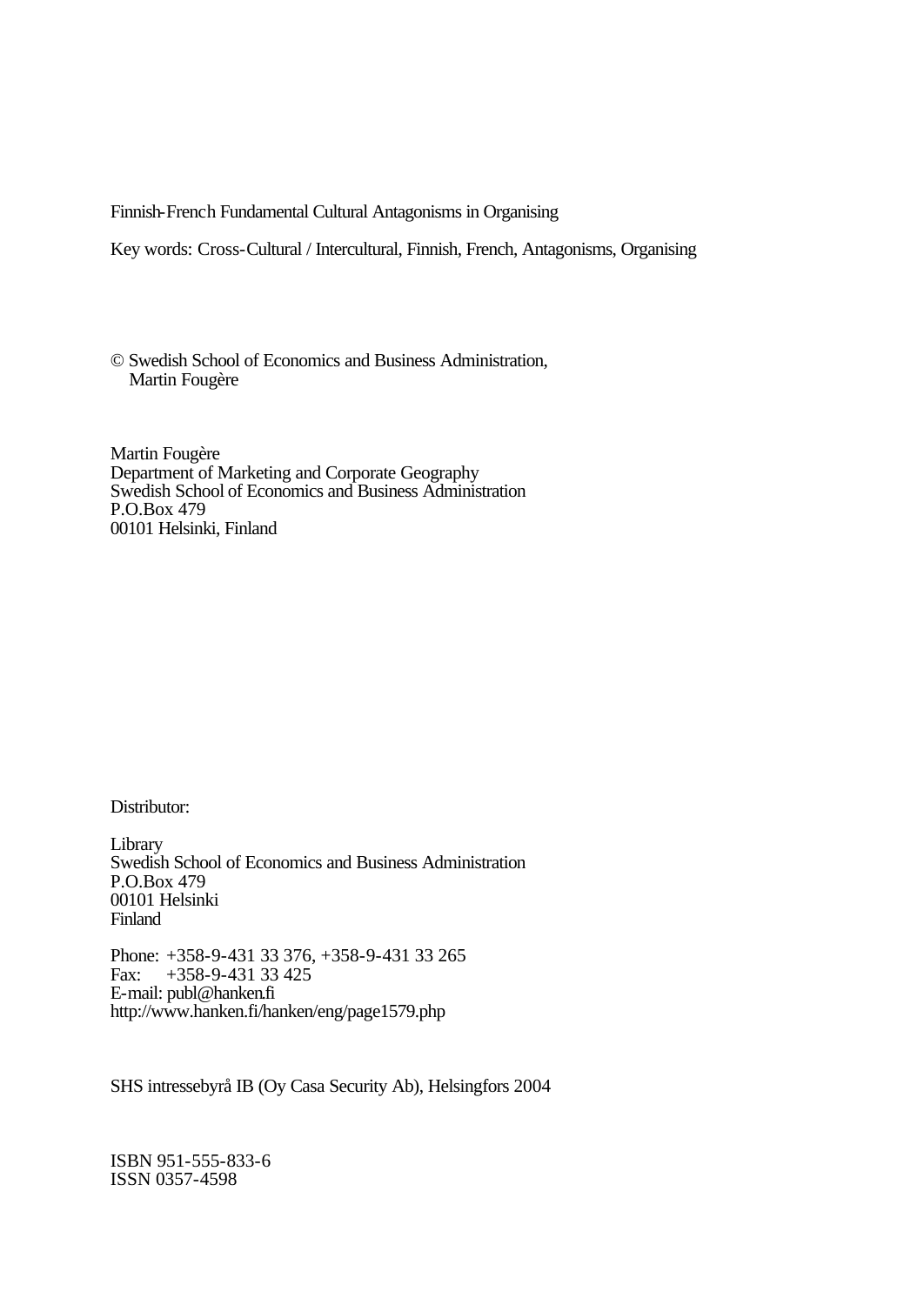## **Martin Fougère**

# **FINNISH-FRENCH FUNDAMENTAL CULTURAL ANTAGONISMS IN ORGANISING**

## **Abstract**

Seeking to challenge the belief that within-West cultural differences should be seen as insignificant in organisations, this paper seeks to demonstrate how two given Western European 'organising cultures' (i.e. Finnish culture and French culture, as they are expressed in the process of organising) can contrast, if not conflict, with each other. Further, it aims to help the reader realise what kinds of fundamental 'cultural antagonisms' these contrasting organising behaviours may come from, to help her/him understand 'the other culture' better, and thus allow for a first step towards an improvement of Finnish-French intercultural interactions in organisational contexts. After shortly introducing what should be understood here as 'cultural antagonisms', the paper addresses four fundamental Finnish-French antagonisms, regarding the vision of the organisation ('functionalist vs. personalist'), the relative importance of 'consensus vs. dissensus', the typical trade-off between reliability and flexibility, and the striking differences in communication, respectively. These four fundamental antagonisms are found to be closely interrelated and integrated, serving as explanation, justification and legitimisation for each other. That does not mean, however, that differences, however striking they may be, should merely be a threat to co-operation: some implications introduced at the end of the paper suggest that, provided people are aware of them, cultural antagonisms can also be seen as opportunities for a more fruitful work interaction.

Key words: Cross-Cultural / Intercultural, Finnish, French, Antagonisms, Organising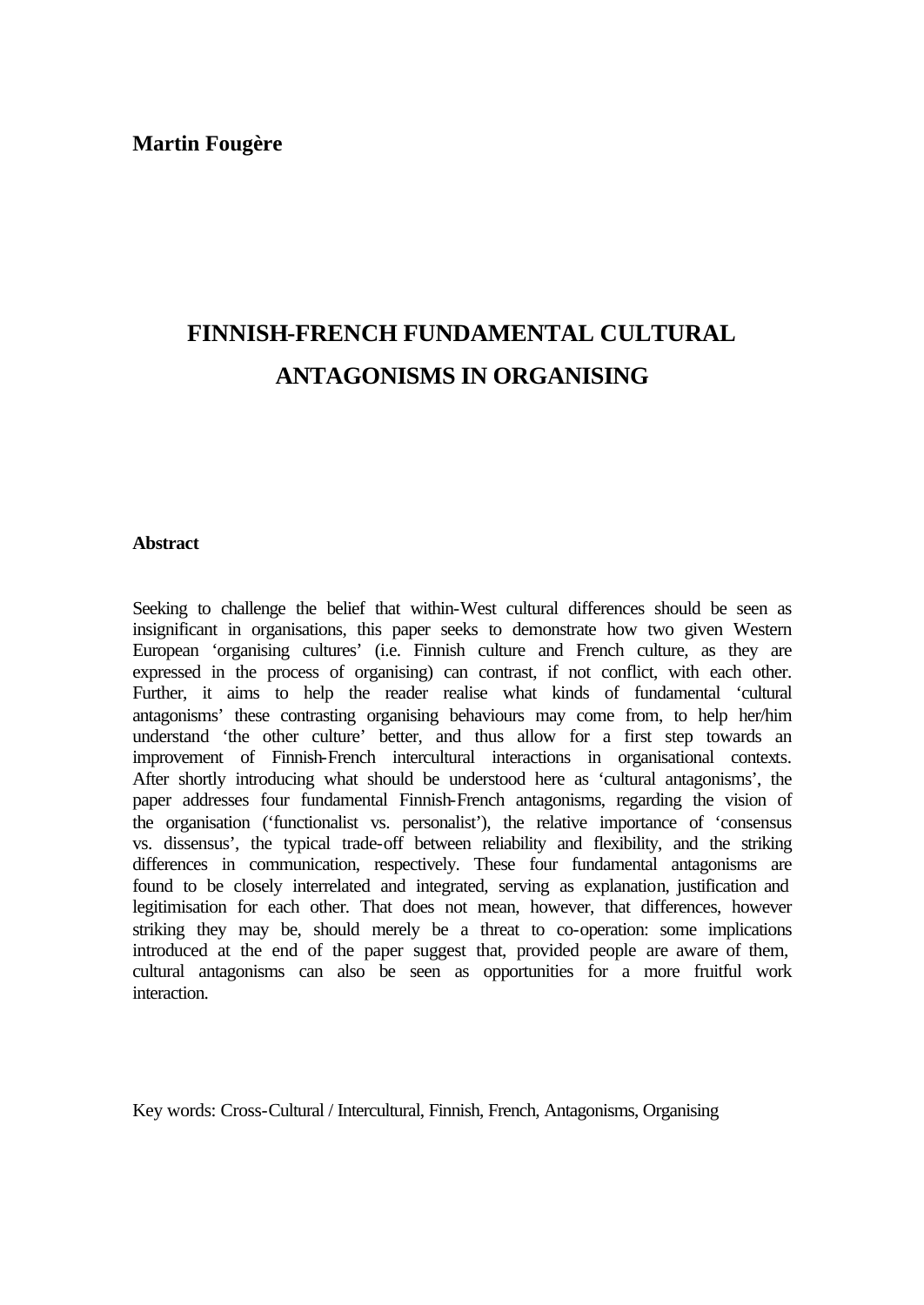#### **Introduction**

In nowadays' more and more globalised business environment, cross-cultural and intercultural matters attract a great deal of interest. Most of the current cross-cultural business research, however, focuses on a West vs. East comparison or opposition (see e.g. Björkman & Kock 1995, Johanson et al. 1999). This may indirectly cause a belief that within-West – or within-East - cultural differences should be seen as minor. Such a belief may be dangerous: it may not be cultural differences as such that cause the real problems in international co-operation, but rather their underestimation, which may create a significant gap between expectations and outcomes of the interaction. This underestimation is extremely common, especially in regions that are believed to become more homogeneous, such as the European Union. The very mismatch between how homogeneous the EU is perceived to be and how heterogeneous it actually is – despite evolving slowly toward economic and political integration - makes it especially worth studying as a context in which intercultural interactions occur.

The first objective of this paper is to demonstrate how two given Western European 'organising cultures' (i.e. Finnish culture and French culture, how they are expressed in the process of organising) can contrast, if not conflict, with each other. The second, more significant objective is to help the reader realise what kinds of fundamental 'cultural antagonisms' these contrasting organising behaviours may come from, to help her/him understand 'the other culture' better, and thus allow for a first step towards an improvement of Finnish-French intercultural interactions in organisational contexts.

For the comparative bicultural study that this conceptual paper deals with, the most traditional approaches (such as Hofstede 1980 or Trompenaars & Hampden-Turner 1993) will only be used as complements to more specific references in the spirit of Demorgon's (2000) insightful methodological thinking: the idea that an approach doing justice to the 'logic of antagonisms' – called the 'synchronic' approach - should be combined with a historical – or 'diachronic' – approach, and more broadly speaking, that a highly cross-disciplinary approach is needed to study cultural differences and 'interculturality'. This critical, content analytical literature review will indeed be based on authors from various disciplines within social and human sciences, and not only from business studies.

After shortly introducing what should be understood here as 'cultural antagonisms', the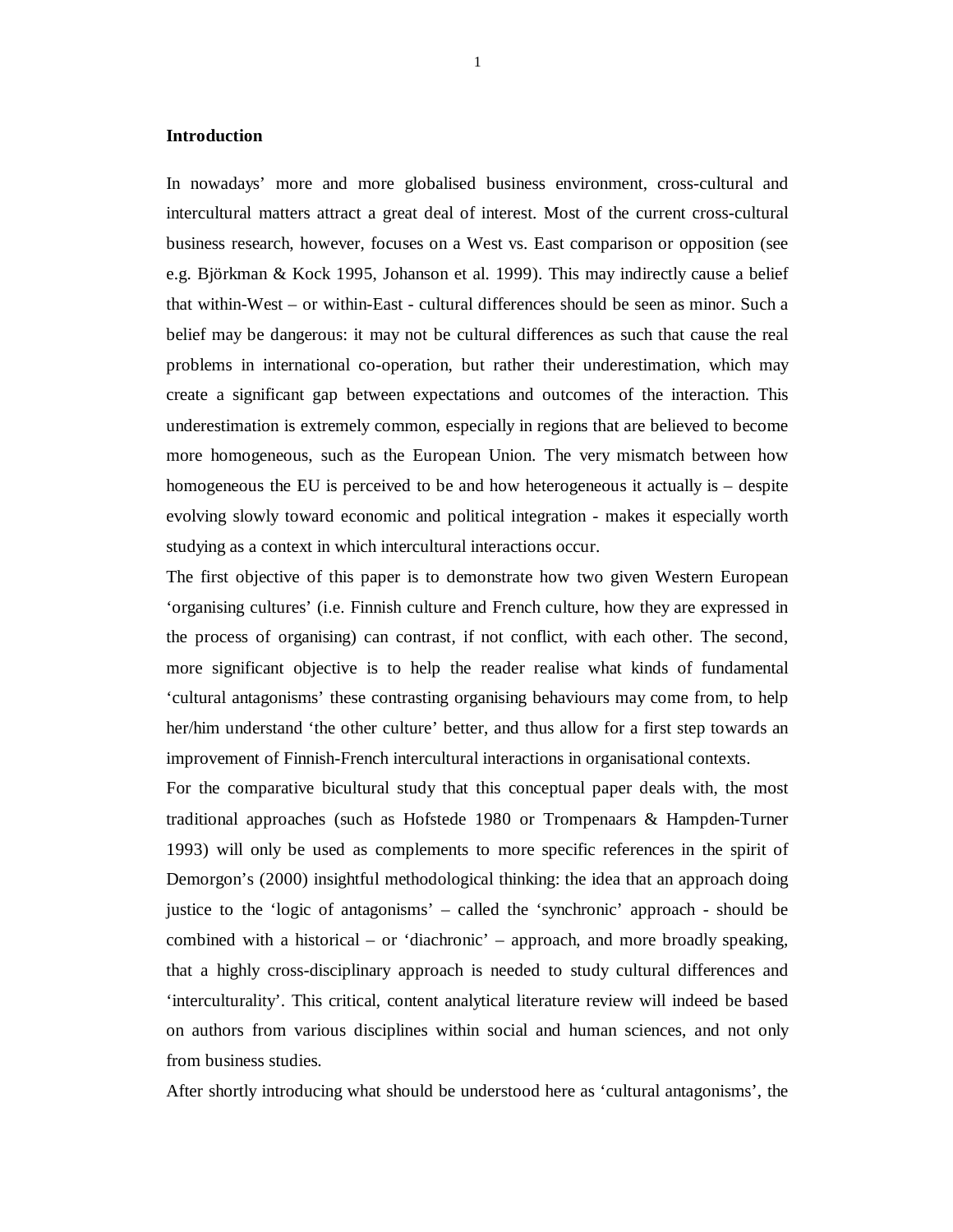paper will address four fundamental Finnish-French antagonisms, regarding the vision of the organisation ('functionalist vs. personalist'), the relative importance of 'consensus vs. dissensus', the typical trade-off between reliability and flexibility, and the striking differences in communication, respectively.

#### **Values and Cultural Antagonisms**

There have been many attempts at defining the notion of 'Culture'. One of the most renowned and recognised definitions of culture is that from anthropologists Kroeber and Kluckholm (1952, 181, as quoted by Adler 1997, 14-15):

> Culture consists of patterns, explicit and implicit, of and for behavior acquired and transmitted by symbols, constituting the distinctive achievement of human groups [...]; the essential core of culture consists of traditional (i.e., historically derived and selected) ideas and especially their attached values [...].

In this definition, culture is chiefly understood as a system of values that are collectively shared in a social group. The individual's behaviour is supposed to be shaped by this system of values, in that some patterns of behaviour, and the values that lie behind them, are common to almost all members. Therefore, belonging to this social group will determine the individual's 'cultural identity', or rather, one of the individual's culturally defined identities – as the individual belongs to different cultures, at different levels (e.g. nation, social class, religion, etc.). Values consist in what is 'explicitly or implicitly desirable to an individual or a group' and what 'influences the selection from available modes, means and ends of action' (Adler 1997, 15). Usually, rather than absolutely defining what is right and wrong, they only tend to specify general preferences, because they often enter in competition with each other. Values merely are 'priorities among codes' for conduct (Terpstra & David 1991, 8). Therefore, value conflicts usually do not occur because the values at stake are totally opposite, but rather because, in a situation of competition, one value will have priority over the other: it will not be possible to express both values at the same time, and the expression of the prioritised value will even be detrimental to the expression of the other value. Such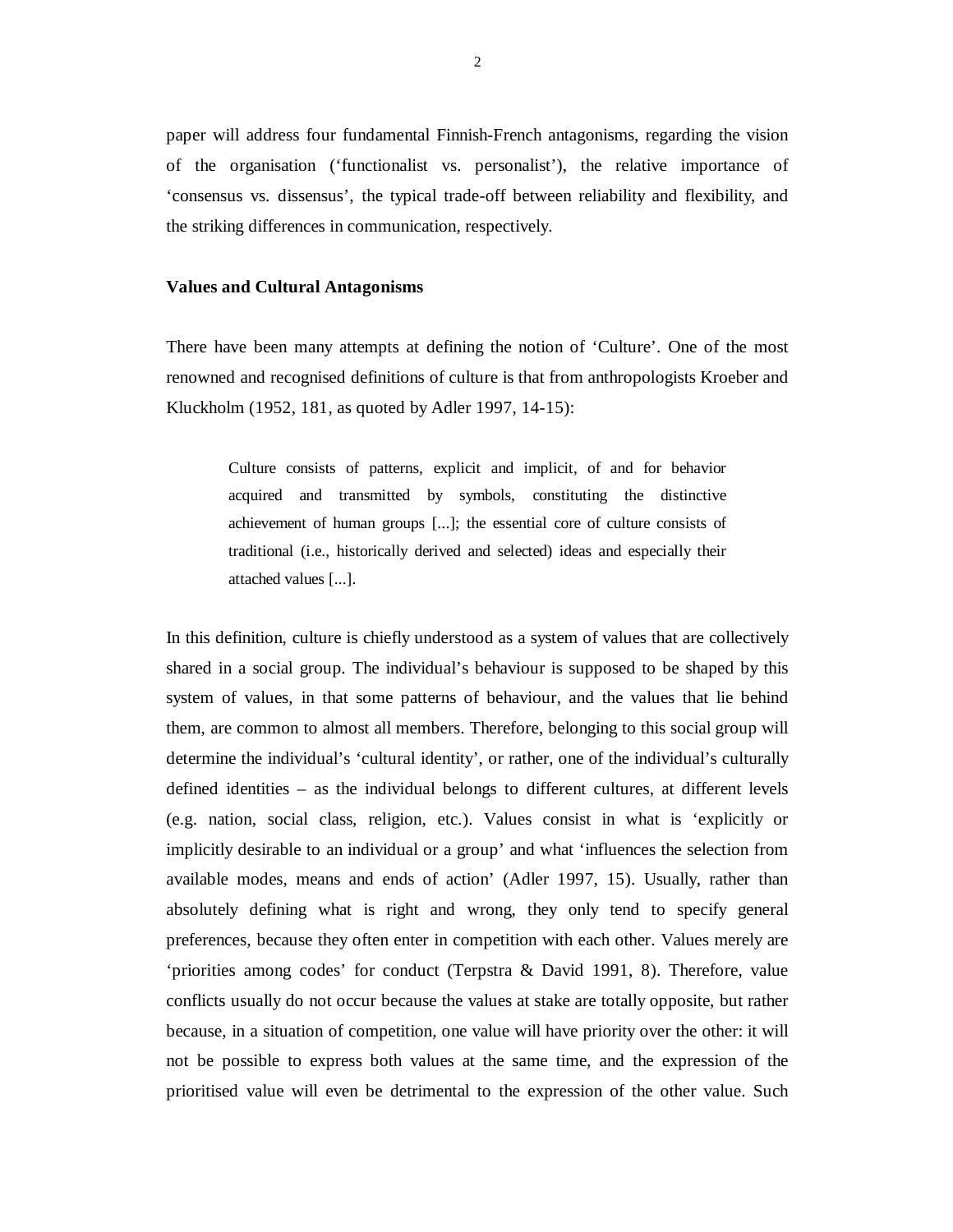values can be described as 'antagonistic', simply because they turn out to be incompatible in certain social situations.

The term 'antagonism' comes form the Greek *antagonistes*, meaning 'fighting (*agonistes*) against (*ant*, *anti*)' (Demorgon 2000, 37). It thus implies a conflict, in which there is usually a winner and a loser: 'the notion is then close to that of incompatibility' (ibid.). However, there is, in Demorgon's view, another meaning to it, which stems form the use of the term in biology, with an idea of 'adaptive functionality' (ibid.). This suggests that antagonisms are not fixed, that there is a room for adaptation. In actual situations, cultural antagonisms will easily be translated into trade-offs, with both the consciousness of some incompatibility and a positive shade of meaning linked to the possibility of a compromise.

In the spirit of this 'logic of antagonisms' (Pateau 1998, 150-154, Demorgon 2000, 33- 70), the approach in this paper will be to underline relative bicultural oppositions that people are likely to perceive as 'more absolute than they actually are' because of their tendency to see only two sides – usually a good one and a bad one - of a given problem. The bicultural interaction is indeed of a dialectical nature, insofar as each part defines itself according to the other part (Fougère 2002); this comparison will be dialectical as well, seeking to discover the fundamental Finnish-French 'cultural antagonisms'. All of these antagonisms are closely related to each other: the values at stake are, globally speaking, integrated in two antagonistic 'cultural systems'.

#### **The Organisation: Functionalist vs. Personalist Vision**

Within the Western world, a North-South opposition sometimes makes sense in some respects. As argued by Amado et al. (1990, 37), cultural differentiation between North and South can be explained with the help of three dimensions: the contrast between the Germanic sense of community and the clan rivalry of the Latins, the difference between the Germanic Common Law approach and the Roman Law approach, and, certainly most importantly, 'the Nordic emancipation of the Anglo-Saxons leading them to free themselves from the tutelage of the Roman and Catholic Churches, institutions which still continue to dominate Latin countries.' First, it is clear that the clan structure of the Mediterranean family has always limited the development of 'projects requiring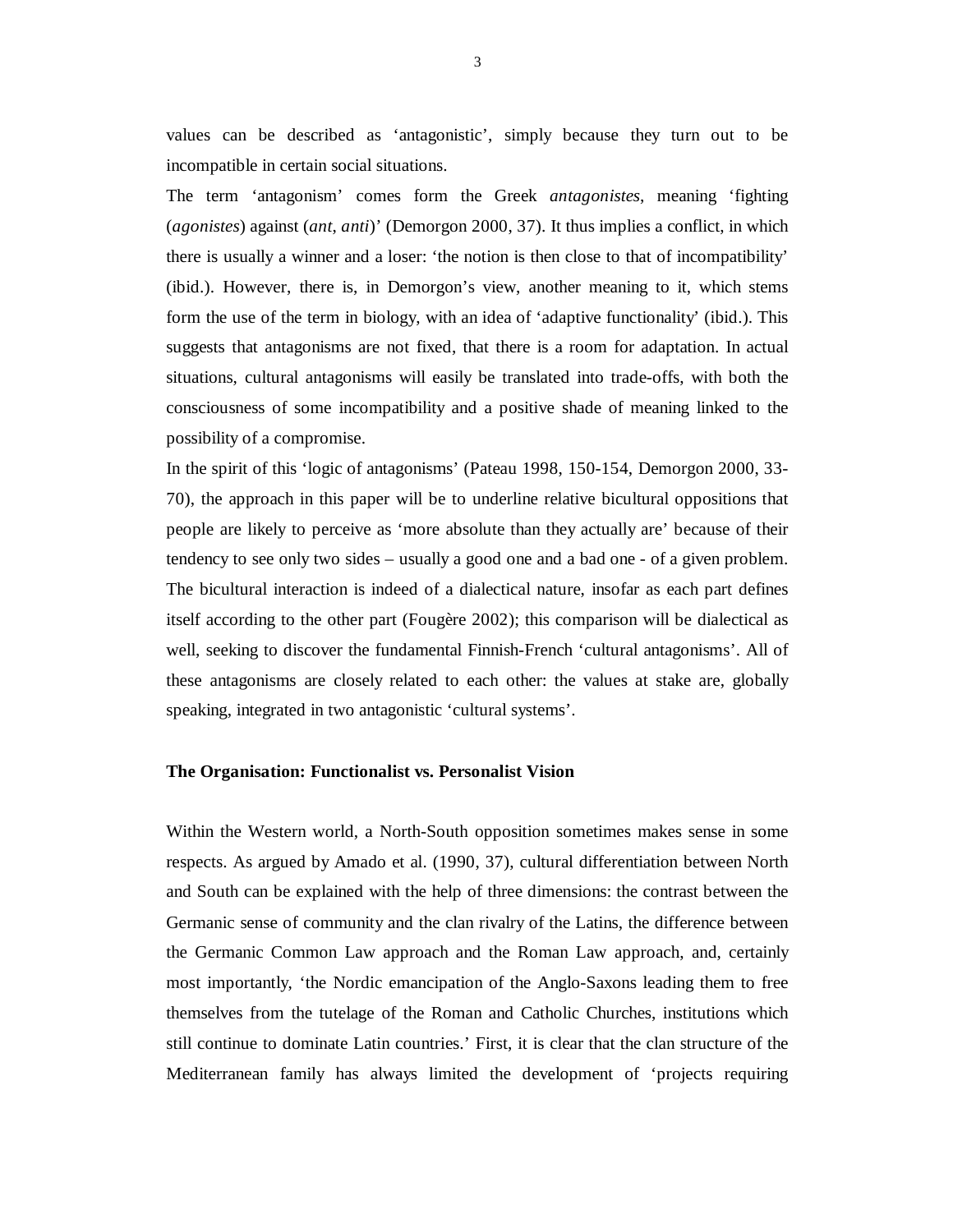consensus and cooperative participation', which have been comparatively successful in Northern Europe (ibid., 41). Second, Roman Law, as a servant of the state and its centralising force, allowed to strengthen monarchies in the South but a similar law was not possible to install in the North where other institutions – especially Common Law – already guaranteed a better balance of power. Third, Catholic religion, itself highly centralised and hierarchical, contributed to the reign of the absolute monarchies and, together with the State, 'gradually dispossessed the local communities of the autonomy that they had hitherto enjoyed.' (ibid., 40)

According to Amado et al. (ibid.), and because of these North-South differences as to the three dimensions described above, there are two distinct conceptions of organisations: the American style organisation, representing the North, and indeed very present in Northern Europe, which is 'functionalist and instrumental', and the French organisation, representing the South, which is 'personalist and social' (ibid., 5). The Finnish organisation model probably does not fit perfectly into that so-called American view of organisations, but it is much closer to it than to the French view. The main difference of conception here is that, in the Northern model, and in that case in Finland, the organisation is primarily conceived as 'a system of tasks to be achieved, functions to be performed and objectives to be met', whereas, in the Southern – French – model, it is above all 'a social system bringing together a collectivity of persons around a project' (ibid., 31). In other words, French organisations can be considered as much more people-oriented than Finnish organisations, which are fairly task-oriented.

There are many implications of this difference in the vision of the organisation. One of them relates to the organisation's structure: in France, it will be 'defined in terms of degree of authority and status', while in Finland, it will rather be 'defined in terms of activities' (ibid.). That leads to the fact that the French organisation will chiefly consist in a hierarchy of persons to be managed in terms of who has authority over whom, while, in the Finnish organisation, one should rather deal with a hierarchy of problems to be solved, and according to that hierarchy, the need to determine who is responsible for what. In the Finnish context, authority will thus be a merely 'functional' attribute, 'exercised in a limited, specific and impersonal manner', while the French manager will exercise her/his authority 'in a diffuse, all-englobing and personalised manner' (ibid.). The French model could be described as one where authority is legitimised 'by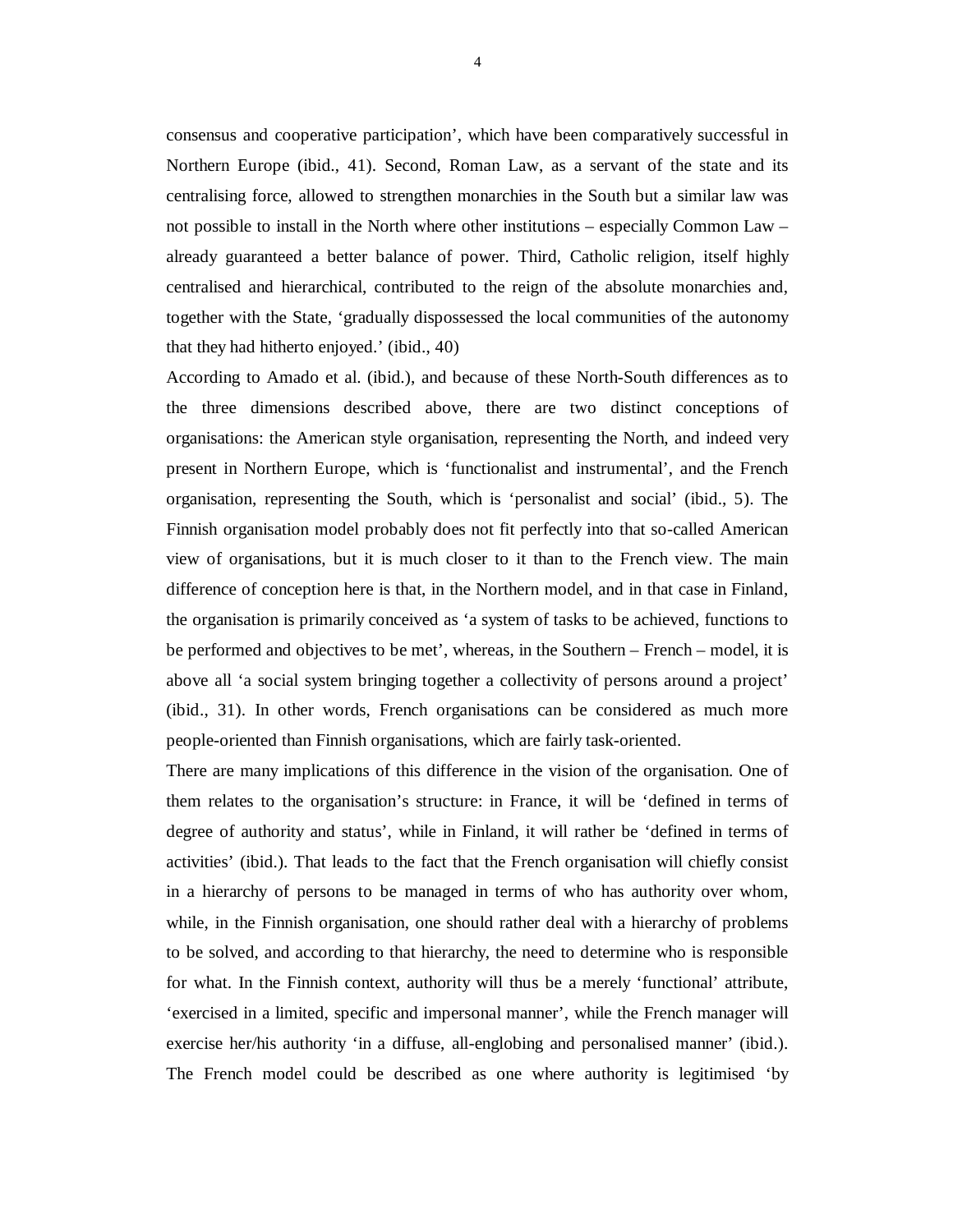ascription', while a legitimisation 'by achievement' would be more appropriate to describe the Finnish model (Trompenaars & Hampden-Turner 1993).

French centralisation and hierarchy are well-known phenomena that are for instance represented in France's high score on Hofstede's (1980) Power Distance index. Finnish society in general is much more egalitarian, and in the typical firm 'hierarchical differences are played down.' (Lilja & Tainio 1996, 163) However, Finland is widely seen as the most hierarchical of the Nordic countries. In Nurmi's and Üskvärav's (1995, 52) opinions, 'Finnish organizations are more hierarchical and structured than in most Western countries<sup>1</sup>, which explains why Finnish organisation culture is allegedly best represented by the 'Eiffel tower' metaphor (Trompenaars & Hampden-Turner 1993), just like French organisation culture. Koivisto (1998) demonstrates that Finnish organisational structures somehow lie in between German and Swedish ones, in that German organisations are more hierarchical (Tiittula 1993, 51) and Swedish bosses are less authoritarian (Laine-Sveiby 1991, 101) and share more responsibility with subordinates in the decision-making process (ibid., 92-99). Finnish decision-making is indeed personalised, and of the 'top to down' kind (Nurmi & Üskvärav 1995, 58, 60). Since the Second World War, paternalism has nevertheless given way to a more pluralistic system in Finland (Lilja & Tainio, 1996, 165), while in France, a great deal of old paternalistic symbols remain (Sorge 1993, 69): management vocabulary is still full of words derived from the Latin word *pater* (father), including *patron* (boss, employer), *patronne* (the employer's wife or a female employer), *patronat* (the employers' community or function), or *patrimoine* (cultural and agricultural heritage).

A principle that French and Finnish organisations, and societies, certainly address in very different ways, is that of Egalitarianism. Indeed, what is usually referred to as the French élitist system does not seem to be compatible in any way with equality supposedly being a central concern, as institutionalised in the famous triad *libertéégalité-fraternité*. This élitist system is especially conspicuous in the overwhelming importance of the *Grandes Ecoles* as the educational *Voie royale* (a 'royal way') to success. For example, in France, virtually all top politicians have had to go through *ENA*, the 'National Administration School'. Nevertheless, in the French system, this is not supposed to be incompatible with the idea of equality of chances, since selection to

-

<sup>&</sup>lt;sup>1</sup> This may be linked to the Russian heritage of Finland and the idea of 'Tsarism Bureaucracy'.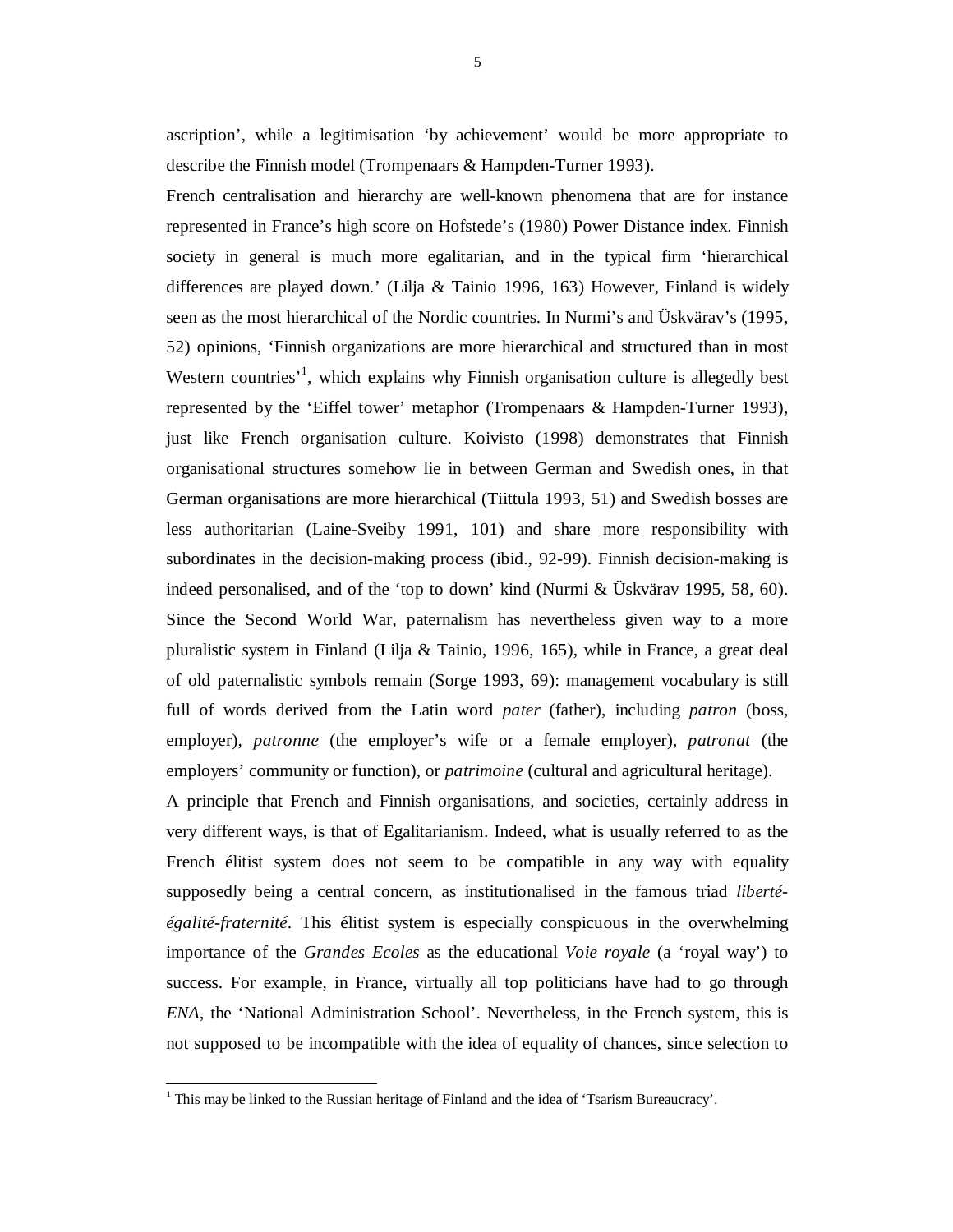*Grandes Ecoles* is always made according to a large, usually country-wide, open competition, known as *concours*. As Sorge (1993, 73) argues, 'such processes guarantee equality of access, and the *concours* provides a democratic foundation for hierarchical structures.' This 'meritocratic ethos' yet does not guarantee that upward social mobility is easy in France, even though this phenomenon 'is, for instance, more evident than in Germany' (ibid., 79). To a large extent, 'social reproduction' remains the rule (see especially Bourdieu 1977). On the other hand, Finnish society is far less stratified, despite some growing social inequalities that have been observed in recent years. The educational system, in which the idea of *Grande Ecole*, through the name *korkeakoulu*, also exists, is yet far less élitist: there is no one *Voie royale*, and University is much more respected than in France. Similarly, however hard, the *pääsytutkinnot* (entrance exams to universities, business or engineering schools…) cannot be seen as fiercely competitive and demanding as the French *concours* to enter *Grandes Ecoles*, which require at least two years of specific preparation and thereby have a more significant – sometimes traumatising – impact on students' lives. This impact is all the greater so, that a person's social status may be determined by whether this person has belonged to a *Grande Ecole*, and to what *Grande Ecole*. It is probably needless to state here that continuous education, while quite popular in Finland as a way to upward mobility, remains little valued in France (Sorge 1993, 81).

Very specific to the French system is the existence of *cadres*, people who form a distinctive social group and thus cannot be merely equated with 'executives' in the Anglo-Saxon meaning of the word. As Morden (1995, 36) puts it, the attribution *cadres* clearly excludes blue collar and office workers, foremen, but also directors and employers. *Cadres* generally carry out the most intellectual jobs, which happen to be as well 'the most coveted' ones in French corporations (ibid.). Their importance in society is tremendous, since they are a 'powerful and influential collective entity' and are seen as 'trend setters and opinion leaders' (ibid., 37; Barsoux & Lawrence 1990). *Cadres* obviously have no real equivalent in Finland.

It seems that the extent to which political dimensions of organisations are recognised is also closely related to the personalist vision of the organisation. In Laurent's (1980) study, the French and Italians seem to be most aware of the managers' political roles in society, unlike Scandinavians. Furthermore, Authority, Formality and Hierarchy, all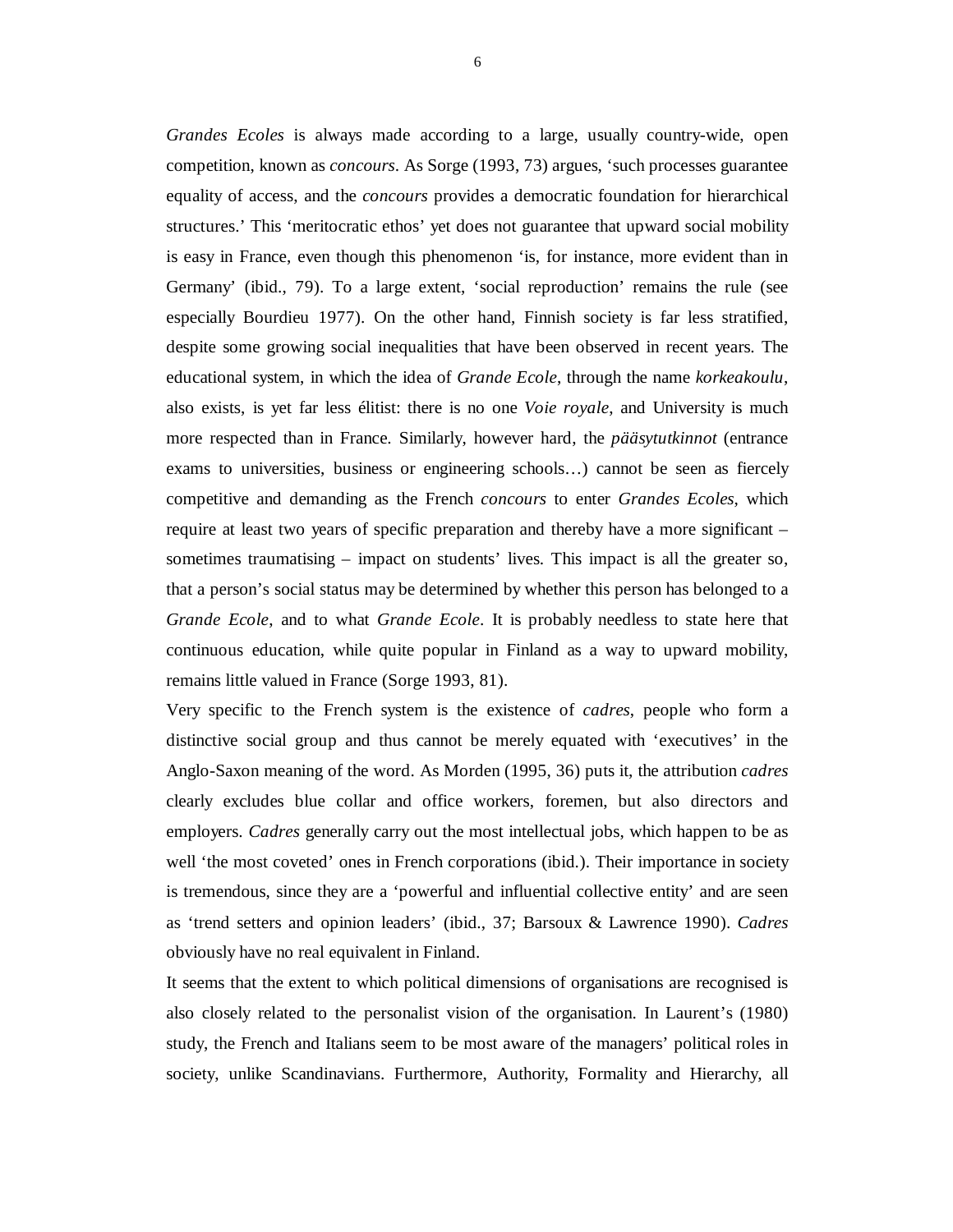significant dimensions in France, are much more played down in Scandinavia. Yet, what Lotti (1984, 10) calls 'internal authority', which has to do with self-discipline, seems to be much stronger in Finland than in France. According to Lotti (ibid., 11), it is related to a relative Finnish intolerance compared to France's exceptional moral tolerance, which allegedly may come from the nation's old cultural history. However, the younger generation always proves more tolerant than its predecessors, and Finland is no exception (ibid., 12). A sense of individual political importance is also developing among what Lotti calls 'the welfare youth': it is shown in the goal to increase one's influence that the majority of Finnish youth seems to have, even though Finns remain globally far less inclined to protest than the French (ibid., 13-14).

Another aspect of interest that surely is closely linked to the functionalist / personalist dichotomy lies in motivation factors: Mattoug (1996) argues that the French, in order to be motivated so as to achieve a given task, usually like to think about the people that are also involved in the achievement of this task. For whom and / or with whom a task is supposed to be achieved matters. For Finns, the main reference for motivation will rather be, typically, the rationale for this task, the reason why it should be achieved. This does not mean that the people involved do not matter at all, but rather that they are not the main motivating factors. Conversely, for the French, the rational explanation for the task is an important factor, but not necessarily the determining one for the pursuit of motivation.

Still about the functionalist / personalist opposition, it is interesting to notice that the boundary between the professional and the private sphere is not as clear-cut in the French context as in the Finnish context (Fougère & Johansson 2000). Even though the typical French organisation cannot be really considered as being of the 'family' kind (as defined by Trompenaars & Hampden-Turner 1993), it is still closer to it than the typical Finnish organisation, since in Finland, 'the demarcation line between the family and work is deeper than in many countries.' (Nurmi & Üskvärav 1995, 49) In the Finnish context, the distinction is extremely clear and the professional space should by no means impede on the private space. On the other hand, as Pateau (1998, 213) argues, the French 'person-orientation' can be opposed to a 'task-orientation' in terms of the protection of the 'private time' as opposed to the 'professional time'. This can be related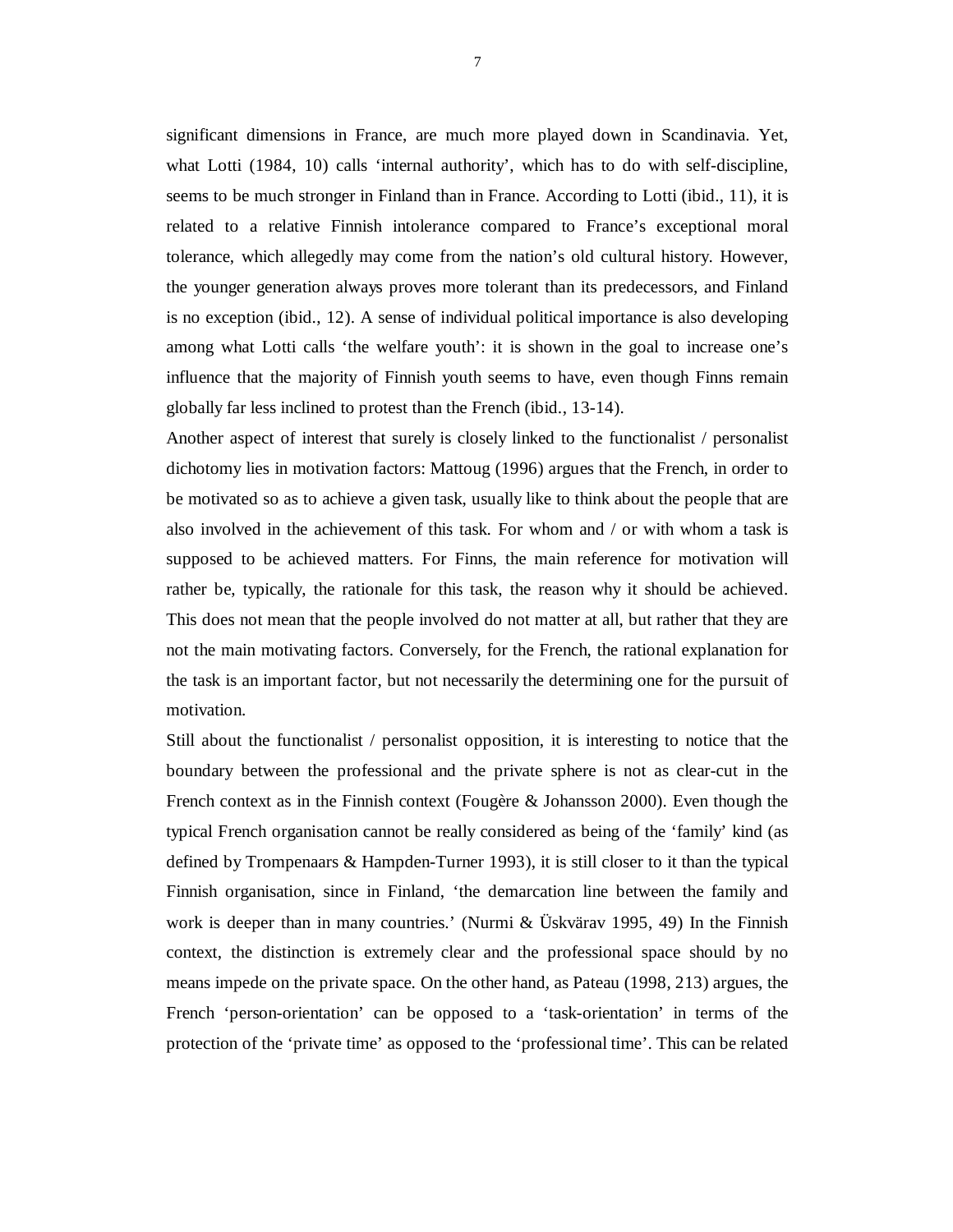to Hall's (1976, 1983) high / low context notion<sup>2</sup>, in that the French, belonging to a relatively higher-context culture, tend to need more socialisation and informal interactions at work than Finns usually do. For instance, in the French context, the meals are especially important so as to provide some break from hard intensive work and they usually last quite long, at least compared to the typical Finnish 20-minute lunch... Other breaks may also occur during the French working day, with the ultimate effect that the day may end quite late. These aspects will be a little more developed in the section on reliability vs. flexibility.

There is a number of ways in which the person-task opposition is conspicuous when comparing French and Finnish work values and attitudes. Especially, the most valued jobs in Finland are rather technical ones, and, as Nurmi (1989, 15) puts it, 'most executives have a business school background seconded by technical degrees'. This strongly contrasts with the French tendency to value abstract, intellectual jobs, especially planning (Barsoux & Lawrence 1990; Sorge 1993; Morden 1995). Their technical orientation may make it easier for Finns to identify to their – usually technology-intensive – companies, especially Nokia<sup>3</sup> (see again Siltala 1997, 280). It has also been frequently noticed that Finns tend to grant more importance to the quality of the product itself than to the relationship with the client: this is likely not to be very well understood by the French for whom *le client est roi* (see e.g. Pateau 1998, 107).

#### **Consensus vs. Dissensus, 'Conformism vs. Distinctionism'**

In Finnish political discourse, it has been very common, since the beginning of the 1980's, to talk of 'the Finnish consensus'. As Alapuro (1990, 95) argues, it is undeniable that the current Finnish society is characterised by an exceptional social cohesion. On the other hand, French society is well known for its 'revolutionary tendency' and strong oppositions between different social and political groups: it is more of a 'dissensus society' (see Pateau 1998, 202-207). More generally, pursuit of consistency, which usually is the rule in Finland, does not seem to be such a significant

<sup>&</sup>lt;sup>2</sup> 'A high context (HC) communication or message is one in which *most* of the information is already in the person, while very little is in the coded, explicit, transmitted part of the message. A low context (LC) communication is just the opposite ; i.e., the mass of the information is vested in the explicit code.' (Hall & Hall 1990, 6)

<sup>&</sup>lt;sup>3</sup> 'Everybody wants to work for Nokia' (see Harakka 1996, 41).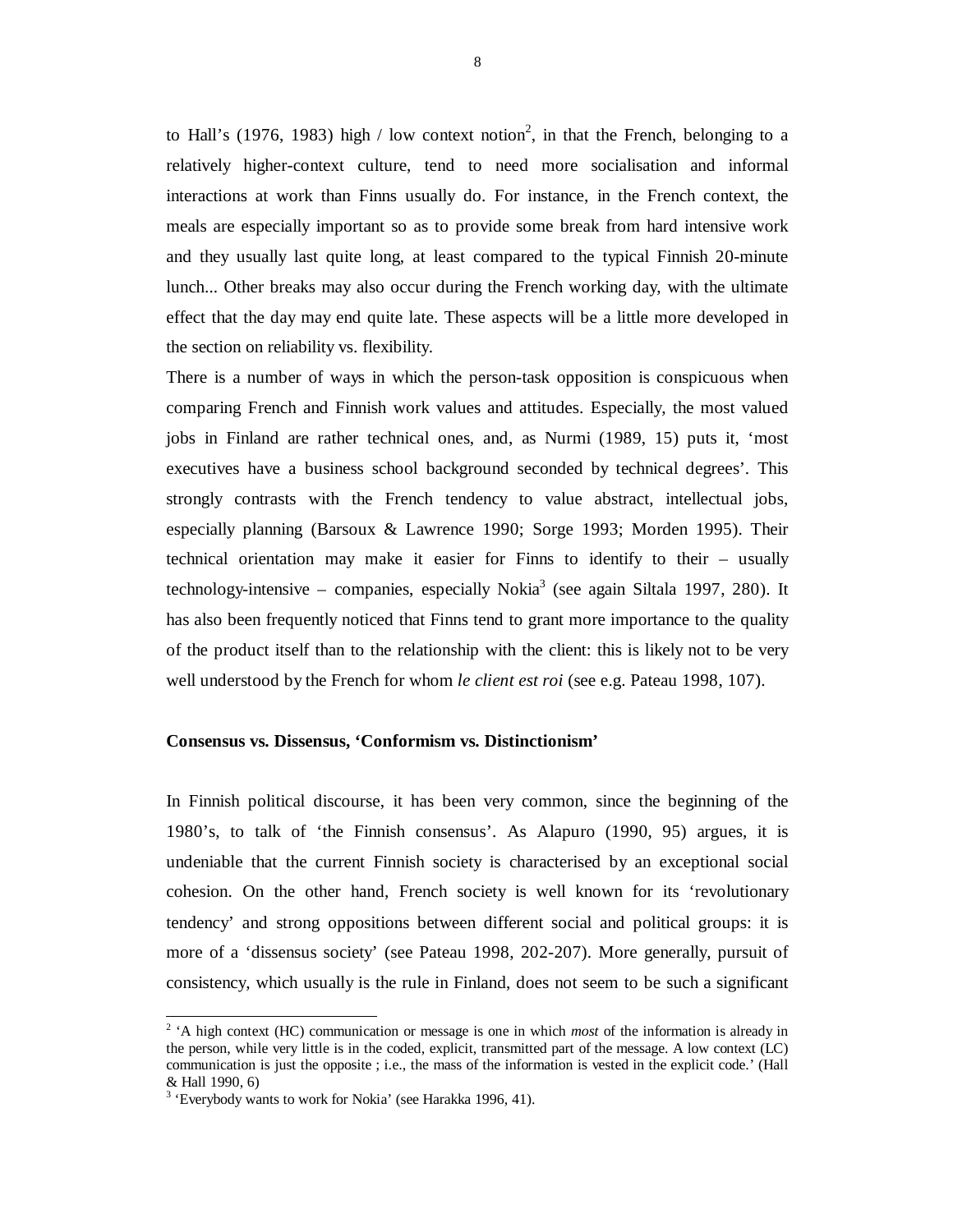concern in France, where one can observe plenty of apparent contradictions. However, according to Sorge (1993, 74), 'in the French constellation, opposites stabilize and hold each other in place, rather than merely acting at cross-purposes.' This is to be related with what one could refer to as the French dialectical approach. For instance, as Sorge (ibid.) puts it in a metaphorical way, '*liberté-égalité-fraternité* are not so much clichés as simply one side of a coin which invariably falls with a different side upwards each time.' As well as the contradiction hierarchy-equality can be, to some extent, denied through the French meritocratic ethos, it is possible to explain how a full bureaucracy can cohabit with a central concern for liberty<sup>4</sup>, and how fraternity can be combined with a strong individualism. This third apparent paradox obviously depends on what is meant by 'individualism'.

In Hofstede's (1980) study, both Finland and France are quite clearly on the individualistic side. Their respective scores even suggest that they are relatively similar in that field. This observation is very misleading since, in many respects, Finnish individualism can be seen as extremely different from French individualism. Indeed, the French have their own kind of individualism, which they push to the limit. It is especially conspicuous in the often observed French need for individual 'distinction' (Bourdieu 1979): rather than 'individualism', which is nowadays almost always understood in its mainly American meaning, 'individuality' is possibly a more relevant term here. One could even invent the concept of 'distinctionism', since a genuine difference in taste is usually not as decisive in the process of distinction as the very tendency to distinguish oneself as a fundamental principle. Distinction can be enhanced in all fields where taste is at stake, from arts to daily consumption: 'personalisation' is sought for through pursuit of the 'smallest marginal difference' (*plus petite différence marginale* or *P.P.D.M.*, as explained by Baudrillard 1970, 123) in consumption patterns. In addition, the French, with their typical *esprit de contradiction* ('contradiction spirit') and their need to always have personal opinions about whatever topic, seem to value more the individual than the group, although giving one's own opinion, in the French context, may well be understood as a proof of commitment to the group.

-

<sup>&</sup>lt;sup>4</sup> This problem is somehow relevant to both France and Finland.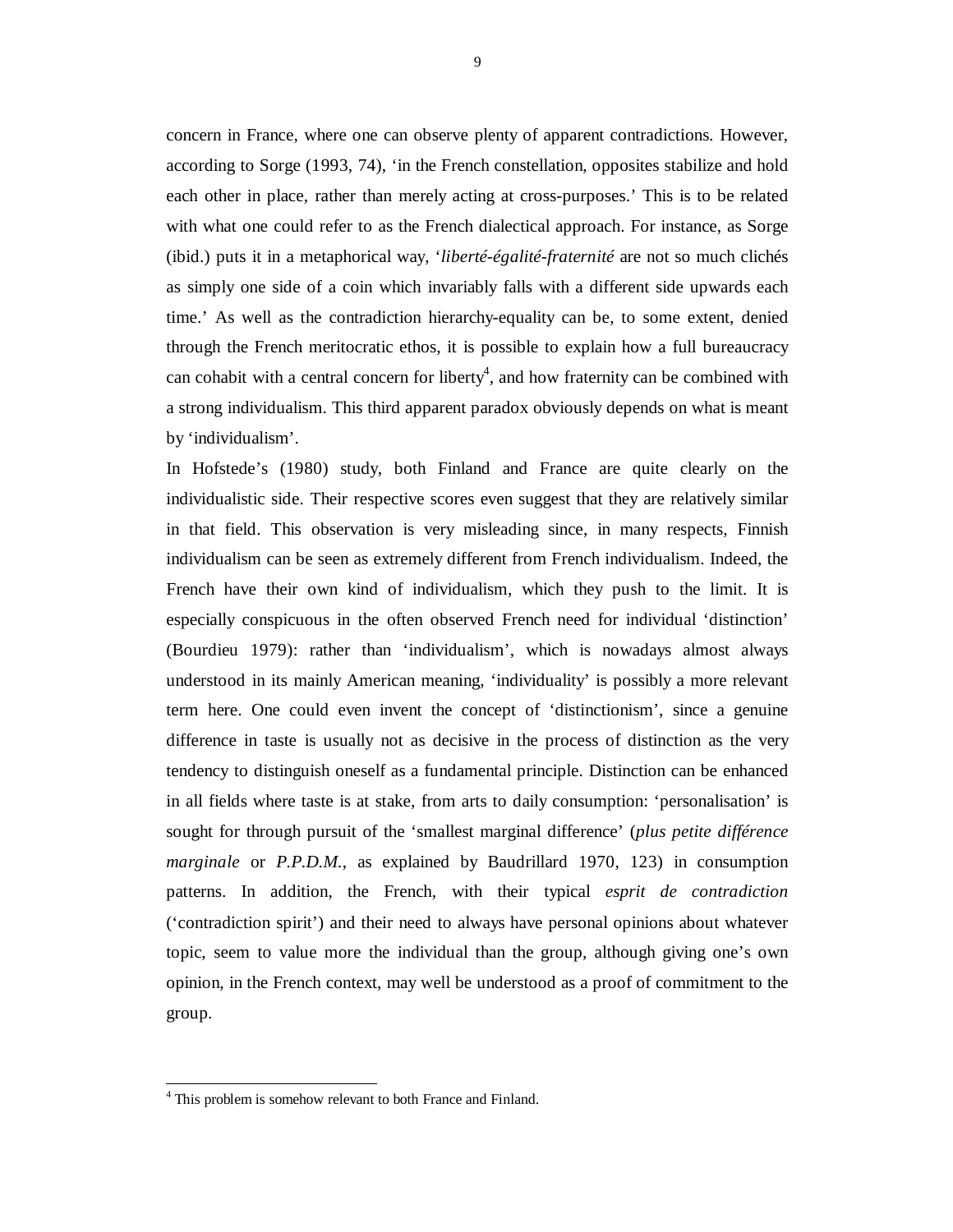In society, distinction can be used as a way to achieve a kind of cultural – and thus social – superiority, with the aim not only to be 'distinctive', but also, 'distinguished', by enhancing a person's 'cultural capital', or what Bourdieu (1979) calls the *habitus*. Interestingly, this superiority can be achieved because of the possible assimilation to a cultural or social group: people with similar distinctive tastes tend to form clans, which recalls the typical Latin 'clan rivalry' (Amado et al., 37). As Sorge (1993, 72) explains, 'in an interesting dialectical twist, individualism in France is concerned with excellence in the emulation of general norms of taste, logic and professional practice.' The concept of 'honour', as extensively discussed by d'Iribarne (1989), is highly significant here. It is deeply rooted in French history, especially in the old feudal system. As d'Iribarne (ibid., 58-61 especially) puts it, Montesquieu already explained the logic of the 'monarchic government' thanks to the principle of honour, which is 'the prejudice of each person and each condition […], depends on one's own caprice […], is less what one owes others than what one owes her / himself […], is not as much what calls us toward our fellow citizens as what distinguishes us from them […], and is closely linked to the pride that one has of her / his rank (*rang* in French)'. The rationale of honour can obviously conflict with other rationales, especially religious and professional ones. This has been a source of misunderstandings and problems until today, when the rationale of honour still exists and 'is constituted by [one's] ability to achieve high professional standards and to do justice to norms of taste, sophistication and logical rigour.' (Sorge 1993, 72) In that respect, organisational behaviour in France is still influenced by aristocratic features.

On the other hand, 'distinctionistic' attitudes are not that common in Finland. As Roos and Rahkonen (1985, 272) argue, 'taste is by no means as important a strategy of distinction for the new middle class in Finland as it is in France'. Analysing the critiques for the same movies in both Finland and France, Alapuro (1988, 4) demonstrates how the French meta-understanding of them ('movies about movies') contrasts with the naive, 'on the surface' Finnish reading, only concerned with the storyline itself. Generally put, Finnish culture seems to be more characterised by a certain 'conformism': when Finnish people, displaying a somewhat individualistic pattern, go to the countryside to be as far away from urban life as possible, nearly all of them go to 'a-wooden-cottage-nearby-a-lake-in-the-forest'. In addition, even though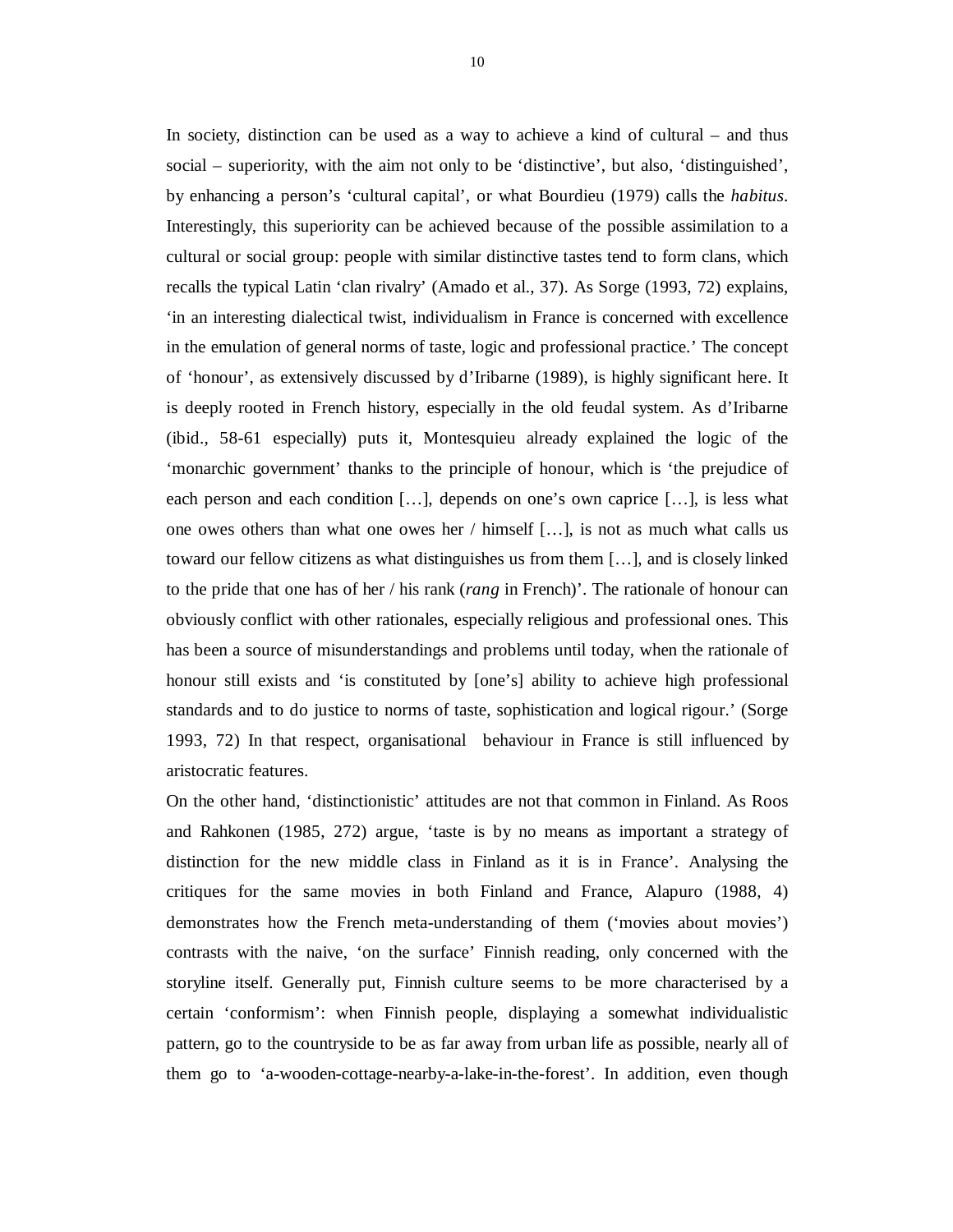Finns may seem to be less gregarious than the French when they are abroad, their groups are usually bound together in a much stronger way. This has to be related to the 'sense of community' identified by Amado et al. (1990, 37) in the North. Especially, the tendency to have university-specific overalls or other signs demonstrating to what Finnish "Nation" you belong in all big celebrations shows how 'collectivistic' Finns can be in some respects. The Finnish national need for recognition, sometimes referred to as an 'inferiority complex' unites people and causes a much stronger patriotism (see again Branch 1994 and Kirby 1994) than in comparatively bigger and more ethnocentric countries, such as France. Attitudes toward the military service in Finland and in France are, in this respect, quite telling: while most French youth try to avoid having to do it by all means, many Finns are still proud of having experienced it - although often only in retrospect. Other examples of a stronger collectivism in Finland include political or ethnic aspects, according to which French extreme diversity contrasts with Finnish relative consensus and homogeneity. As Tapaninen (1994, 113) shows it, until not so long ago, 'the Finnish version of democracy meant aiming at consensus, not the weighing up of different opinions' and 'the role accorded to criticism and debate of alternatives characteristic of the western concept of democracy was very small, almost non-existent.' Still today, arguably, new political ideas are usually 'sucked into the consensus apparatus' rather than used as an opposition force to the power in place. To explain the impression of Finnish homogeneity that many Finns themselves seem to have, Ehrnrooth (1999, 223) argues that in the 1870's, during the National Awakening period, the discourses from intellectuals - especially Topelius in *Maamme kirja* (1985), a book that virtually all Finns over several generations from the late nineteenth to the mid-twentieth century have read at school - pictured Finns as resembling each other exceptionally, and as having a very strong collective will. Ehrnrooth (1999, 224) further explains that in Finland, there is 'a tight semantic link between the individual and the collectivity' and that, in a psychoanalytic manner, Finnish mentality can be described as 'a model in which a harsh super ego, corresponding to the community, monitors the actions of a fragile ego that lacks independence'.

Sometimes, Finnish acceptance of rules and close following of procedures and contracts may also be interpreted as extreme conformism from the French point of view. The difference that Lotti (1984, 11) underlines as to 'moral tolerance' and the 'yes-or-no'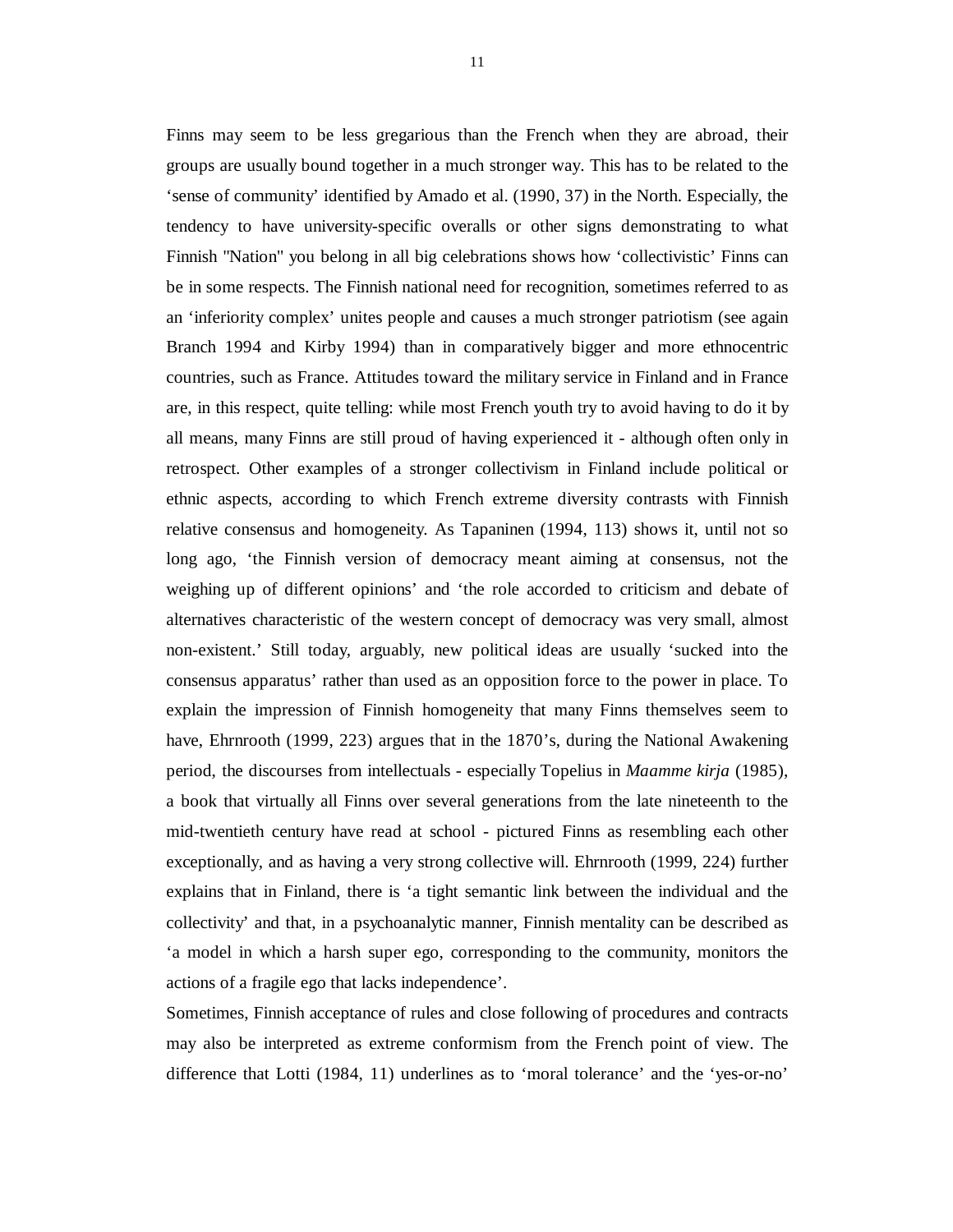logic (Koivisto 1998, 146) – as opposed to more of a 'yes-and-no' one - certainly influence the relative impressions that French and Finns have of each other. Being able to defend opinions that look contradictory at first sight, while easily considered as not being genuine and honest in Finland, is valued as a 'national sport' in France: again, contradiction – or 'dissensus'<sup>5</sup> - has to be constructive, and taking the opposite view in a dialogue enriches it, eventually leading to more balanced and subtle opinions. It is not as such a matter of valuing eloquence more than everything, even though there are certainly many 'sophists' in France. More generally, contradictory discourses can be linked with a number of French traditions of thought that fundamentally questioned established truths, starting with Descartes and his *doute méthodique* ('methodical doubt') through which he found the *cogito ergo sum* theory. Critical theories have always been developed in France, up to this day, when a great deal of French intellectuals contribute to inspiring the 'postmodern' movement(s). In French organisations, contradictions and 'dissensus'-seeking behaviour often turn into *conflits ouverts* ('open conflicts'), which later lead to the largely informal adjustments (d'Iribarne 1989, 28) that were mentioned above. The Finnish pursuit of consensus and compromise (Heiskanen 1986), which allegedly lies in Finnish language itself (Koivisto 1998,  $143)$ <sup>6</sup>, is much more peaceful. The stronger French inclination to protest (Lotti 1984, 14) contributes to explaining these phenomena. Indeed, if Finland is 'a highly unionized country', unions have always been fairly pragmatic and satisfied with the 'centralized collective bargaining system linked to a "consensus" with the Government' (Nurmi & Üskvärav 1995, 70). In France, 'fragmentation [of the unions] has made workplace and industry-wide bargaining difficult.' (Sorge 1993, 84) Moreover, the most important unions indulge into conflicts rather than negotiations so as to solve problems, overusing the good old *lutte des classes* ('class struggle') rhetoric. As a result, 'union membership […] amounts to only about 10 per cent of the working population' (ibid.), and actions often suffer from disorganisation and lack of 'collectivism'.

-

<sup>&</sup>lt;sup>5</sup> Mattoug (1996) explains that the French 'discourse teleology', that is, the final aim that is pursued in an oral intervention, consists in 'dissensus': having an own, innovative and original opinion matters a great deal.

 $<sup>6</sup>$  As Koivisto (ibid.) argues, this is one of the Finnish characteristics of higher contextuality.</sup>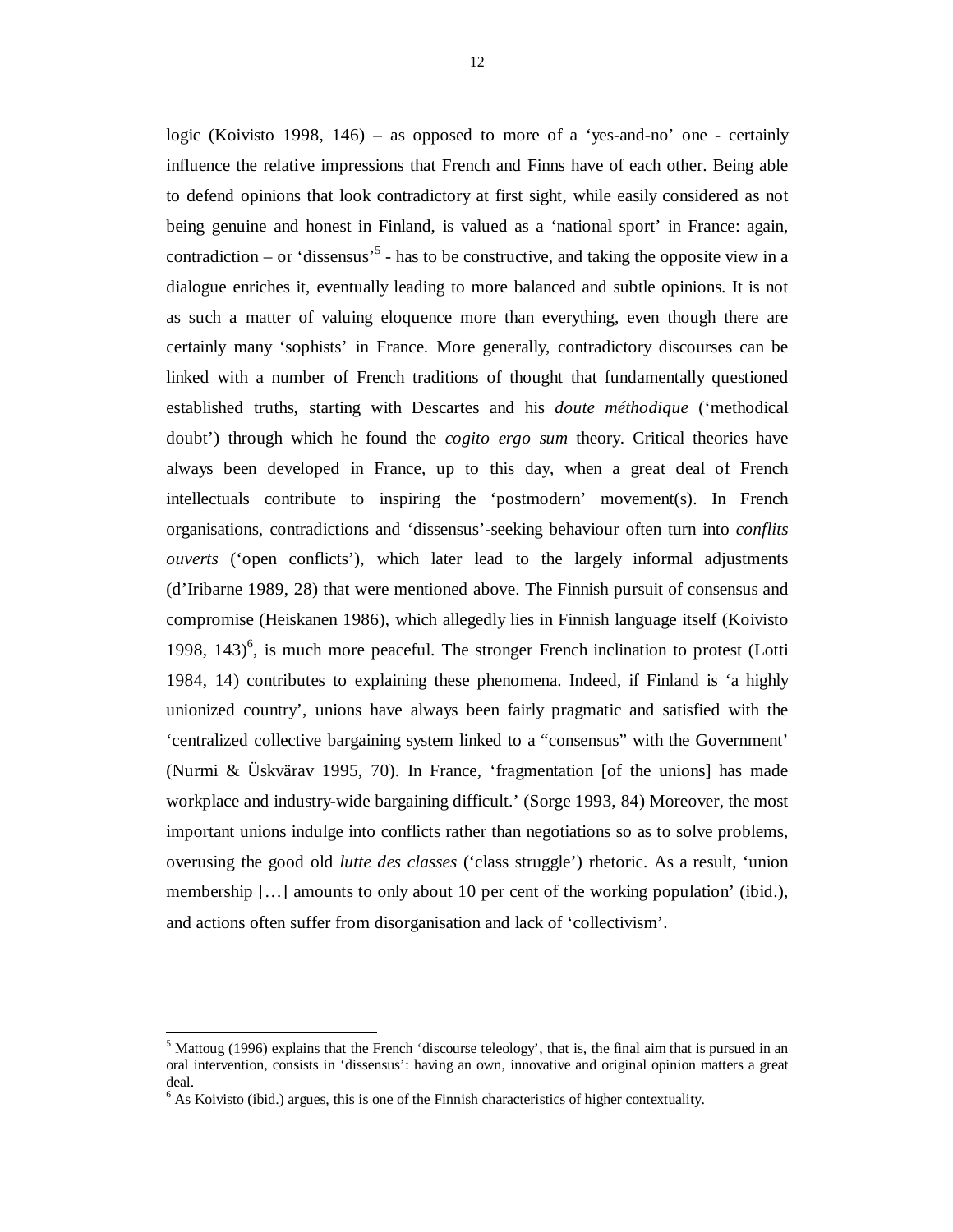#### **Reliability vs. Flexibility, Segmentation vs. Transversality**

In organisations, there is often a trade-off between reliability and flexibility, in that both cannot be optimised at the same time: too much reliability may be detrimental to flexibility, and conversely, too much flexibility may be detrimental to reliability. Both reliability and flexibility are valued everywhere to some extent, but their relative importance varies: it is a matter of priority that is given to one over the other, in situations where both values enter in competition. In the Finnish context, the relative importance of reliability will be more salient, while, in the French context, flexibility will often be prioritised. This trade-off between reliability and flexibility is conspicuous in many different patterns: regarding the attitude to rules, the planning and organisation of time, the sense of integration, and the concept of decision.

In general, the 'relative salience of rules', which defines, according to Hampden-Turner and Trompenaars (1993), a 'universalistic' culture, is much more striking in Finland than in France. This does not only correspond to a certain 'non-obedient' behaviour on the part of the French, but also to the very way in which the rules are set in France. While Finnish rules tend to be rather 'pragmatic', involving a 'responsible compliance', Usunier (2000, 84) shows that French rules tend to be set as 'challengeable rules' because 'ordinary people view themselves as having a better human nature than those at the top', and that consequently they indulge in an 'exploring behaviour', meaning that they 'look for the margins of interpretation'. Indeed, while there are arguably more rules in France, all of them seem to need to have exceptions<sup>7</sup>, without which they would not really be rules. In many respects, exceptions are the rule in organisations too. D'Iribarne (1989, 58) argues that this system of exceptions, of 'arrangements', 'informal adjustments', works thanks to the dialectical rationale of honour, which can be balanced thanks to 'moderation'. Indeed, the different groups that aim to favour their interests do not only act according to their specific prerogatives, but also, at least as importantly, according to duties. These duties and the privileges together constitute the identity of each group. Among the duties that are common to all groups in the French system, there is one of 'moderation', which 'allows people to work together, even if they are far from

1

<sup>7</sup> From the French expression: *l'exception qui confirme la règle* ('the exception that confirms the rule'), which shows once again how apparently contradicting features actually define each other in French dialectics.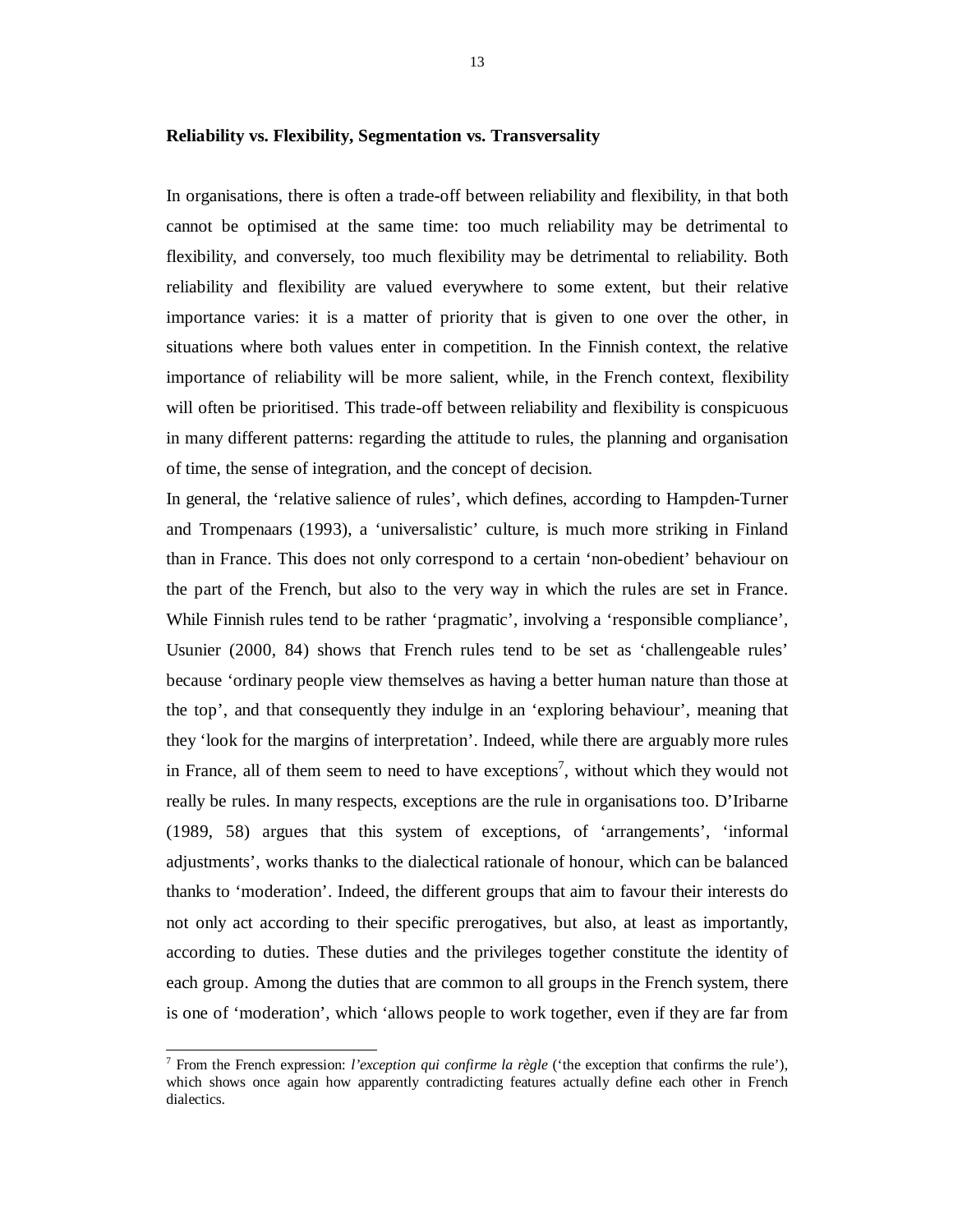getting on.' (ibid., 31) This moderation allows for compromises and arrangements: rules and procedures are usually not as strictly followed as they should be in theory $\delta$ , but things work fairly enough. Hampden-Turner and Trompenaars (1993, 338-339) mention the importance, in France, of *Système D*, which refers to the verb *se débrouiller* ('to unravel or disentangle'), and which is 'the art of bending the rules without breaking them.' This obviously contrasts strongly with the Finnish attitude to rules, which is, comparatively, totally inflexible. Finns are indeed considered as more law-abiding than most other European peoples, which is demonstrated at all levels of society: as to bribery, especially, 'the record of the country has always been very innocent compared to many other countries.' (Nurmi 1989, 11)

An important consequence of the rationale of honour and moderation is that fully contractual approaches are inadequate in France. First, they cannot be combined with the personal sense of prerogatives and duties that each person has. Second, in the personalist system, senior executives, to act with dignity, have to defend their subordinates from higher management, and thus cannot use the impersonal official sanctions that this higher management provides them with (d'Iribarne 1989, 96). On the other hand, the Finnish system is relatively more based on the functionalist American model, which systematically deals with objectives and duties in a contractual way (see again d'Iribarne 1989, 129-202).

As written above, generally speaking, Finns seem to be more concerned with reliability than with flexibility: French so-called 'flexibility', at least, often conflicts with a view in which reliability is a prerequisite, especially as far as time is concerned. Indeed, as Nurmi (1989, 12) puts it, 'Finns are time-conscious, hence, punctuality and the keeping of deadlines are important', while they are just not a priority to the French, because time inflexibility can easily be considered as an attack on individual liberty. The opposition between monochronism and polychronism is useful to understand the Finnish-French antagonism<sup>9</sup> as to the planning and organisation of time. Monochronism, which characterises Finnish work culture, means 'paying attention to and doing only one thing at a time', while polychronic time, which corresponds more to French work culture, 'means being involved with many things at once' (Hall & Hall 1990, 13). Mattoug

1

<sup>&</sup>lt;sup>8</sup> Would they be, the need for individual liberty would not be satisfied, in the French logic.

<sup>&</sup>lt;sup>9</sup> Karppinen-Takada (1994, p. 7) underlines the opposition between Finnish monochronism and South European polychronism.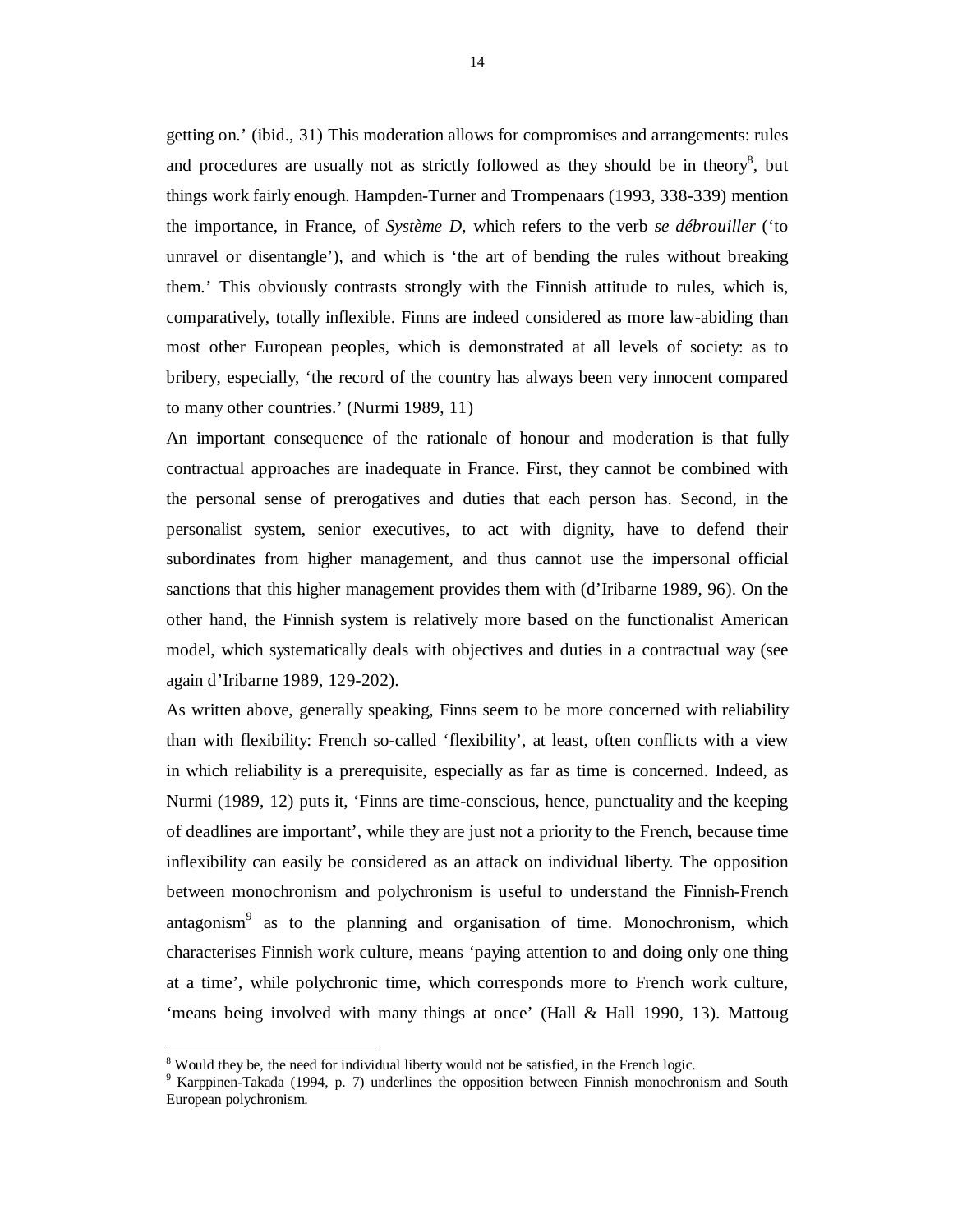(1996) describes these time orientations as 'consecutive time management' and 'simultaneous time management' respectively. In monochronic cultures, time is experienced in a linear way: it can be, for instance, 'spent', 'saved' or 'wasted'. Usunier (2000, 29) explains that 'not only the start of a meeting but also its finish will be planned'. In polychronic cultures, on the other hand, time is seldom experienced as 'wasted'. In the French context, which is monochronic enough to have schedules yet, in practice, rather polychronic, it is possible to 'go on talking or working after preset hours and break [one's] schedule' (ibid.). The French need a great deal of flexibility in planning and scheduling. For instance, French meetings usually last longer than Finnish meetings: they are an opportunity for each employee to seek 'dissensus' and express her/his creative opinions... or sometimes merely to display her/his 'oratory skill' (Morden 1995, p. 33), which unfortunately is often equally important, as we will see in the section on communication. Unlike Finnish professional meetings, French professional meetings thus have some social value, insofar as they sometimes favour long debates, provided that ideas are well argued for. French polychronism thus allows for some needed socialisation to take place in the company, even though French socialisation habits may often look rather superficial to a Finn. For monochronic people, with a sort of 'Time is money' approach<sup>10</sup>, it is always more important and respectful to take as little time as possible from others, but for polychronic people, knowing how to give a significant part of one's time is the most valuable sign of respect<sup>11</sup>. This is somehow related to the difference in the concept of 'quality of life'.

A concept like 'quality of life' varies very much according to the kind of culture one belongs to. Especially, the French definition of that concept may involve more social contacts and the Finnish one more need for privacy, i.e. two completely opposite things. For instance, French employees often need to have several small breaks during the day, in addition to a long lunch break, the right for a good lunch being a very important aspect of the French 'quality of life'. As a result – and also because of French polychronic features -, the French working day usually lasts very long and ends very late, at least in comparison to an equivalent level Finnish working day. In effect, with an equal amount of work, the latter tends to be shorter, but much more intensive, with very

<sup>1</sup>  $10$  This approach has been found to correlate positively with monochronism (Usunier 1991, 207).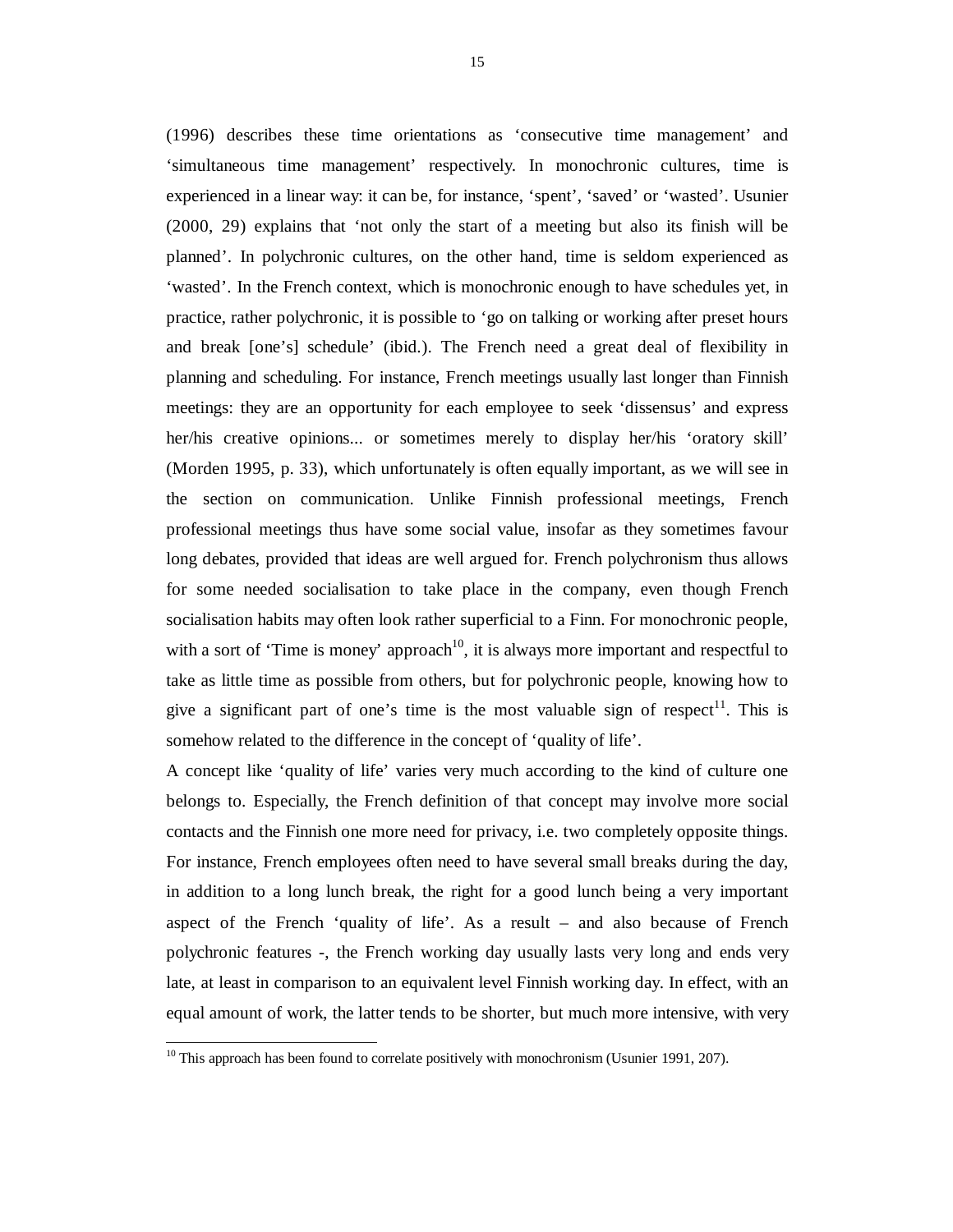few breaks<sup>12</sup> and very little time for lunch, at least in comparison to French values. Generally speaking, it may be more important for Finnish 'quality of life' to be back at home not too late so as to be able to spend some time with the family. This is obviously a matter of 'Work/Family dilemma', as Karppinen-Takada (1993, 7) puts it. In Finland, 'a normal work schedule [for women] is from Monday to Friday 8.00-16.00 with half an hour's lunch in between' (ibid., 10), which would not be imaginable in France, where many people, including women, finish work after seven in the evening. Therefore, it seems that the French need for 'quality of life' is translated at the workplace by the will to have more flexible, informal contacts, which make the working day longer, whereas the Finnish need for 'quality of life' is translated into the will to go home as early as possible so as to enjoy some private or family life.

The 'segmentation vs. transversality' antagonism (Pateau 1998, 156) is closely related to the trade-off between reliability and flexibility. In addition to the monochronism / polychronism opposition, it includes some other ideas. In Finnish culture, characterised by 'segmentation', each task will be rigorously dealt with, with a stress on the details, and managers will tend to be specialists. On the other hand, in the 'transversal' French culture, tasks will be more easily integrated into systems, the vision will be more global and holistic, and managers will rather be 'generalists'. This antagonism can also be expressed in Trompenaars and Hampden-Turner's (1993) terms of 'Analysed specifics vs. Integrated wholes'. This surely fits with the conflict between a 'functionalist' and a 'personalist' view of the organisation.

A final relevant field in which one can describe a trade-off between reliability and flexibility relates to the concept of decision. Although it may not always be obvious, this concept tends to vary across cultures, and happens to be significantly different in the Finnish and the French models. D'Iribarne (1998, 103-105) shows how the French attitude to decisions tends to be extremely flexible when compared to attitudes in a Nordic context. He explains (ibid., 103) that a French decision is just one 'moment of a never-ending process of confrontation of viewpoints on what is a reasonable solution', and that as such, it is not seen as deserving a lot of respect. In the French context, a

 $11$  An excellent example to epitomise this conflict between 'giving' and 'not taking' time can be found in Bouchet (1996, 67-68) on interactions between Danes (offering sandwiches in the meeting room) and Spaniards (offering three-hour dinners in the town's best restaurant after work).

 $12^1$  Coffee breaks, which are common in many organisations, tend to disappear if there is too much to do: people then have their coffee in their 'private' offices, without a social dimension.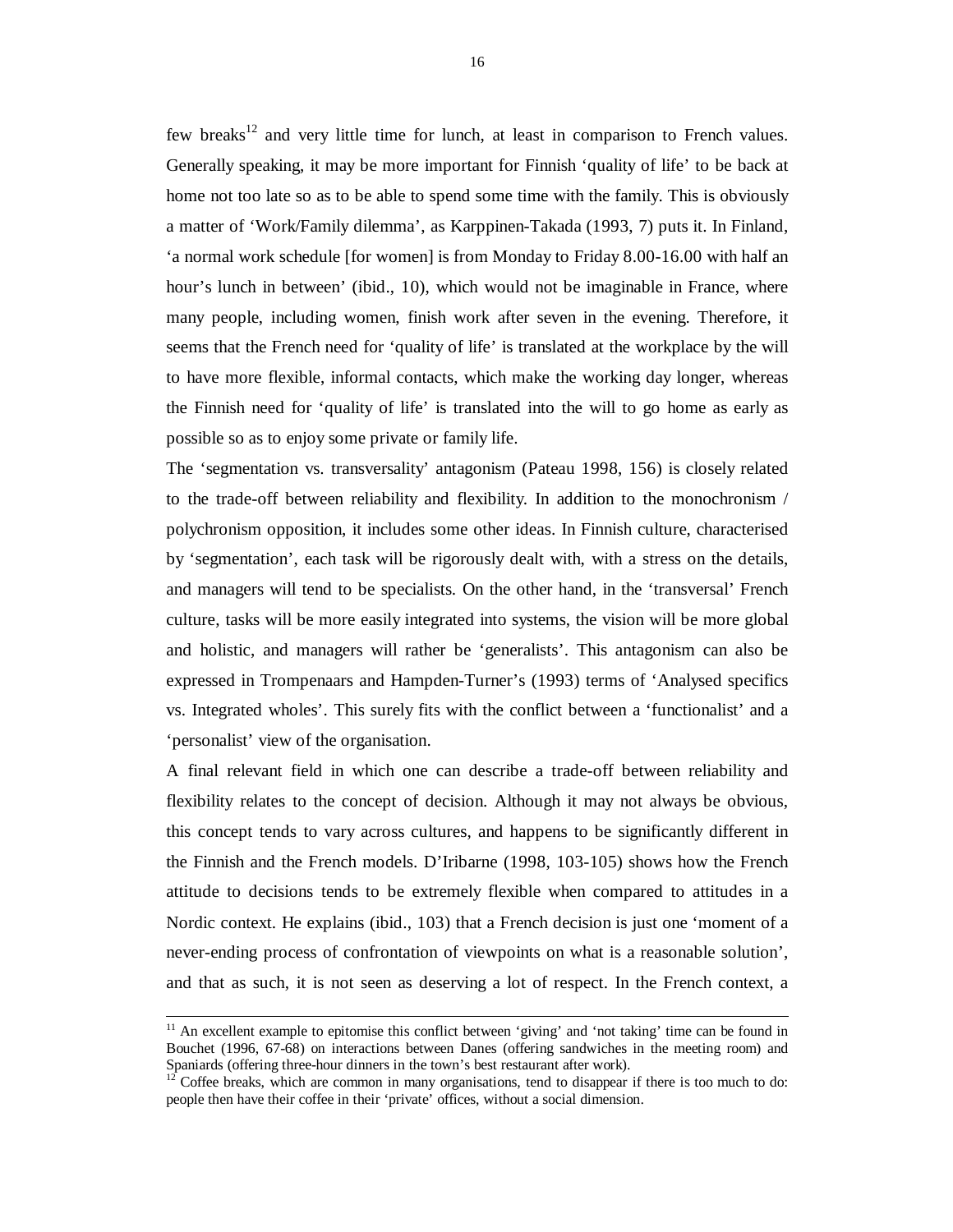decision can be changed if a better solution is later found, based, for instance, on a more 'transversal' view from the holistic leader. In the Finnish context, on behalf of reliability, this is not acceptable, and a decision is by definition irrevocable.

### **Communication: Explicitness vs. Implicitness, Humility vs. Eloquence**

Regarding communication, two main cultural antagonisms seem to be apparent. They relate to two of the patterns that Koivisto (1998, 133-146) underlines as being observable in Finland and somehow related to Lutheranism. On both of these patterns, 'Catholic cultures', and especially French culture, can be seen as clearly differing from Finnish culture. First, explicitness in communication, while a requirement in Finland, is to be avoided in relatively higher context<sup>13</sup> France (Hall 1976 and 1983, and Hall  $\&$ Hall 1990). Second, modesty and simplicity are not valued to the same extent in both countries: in France, the need for strong eloquence usually cannot be combined with too much show of humility.

As Hall & Hall (1990, 7) state it, 'low-context people tend to compartmentalize their personal relationships, their work, and many aspects of day-to-day life' and therefore, 'each time they interact with others they need detailed background information'. This is somewhat relevant to Finns, although they may not, as a rule, need as much detailed background information as Germans, for instance, usually do. In Finland, it is not as much the quantity of the conveyed information as the explicitness of the message that will be striking to a person from a generally higher context culture. This explicitness may be badly experienced by a French person: 'high-context people are apt to become impatient and irritated when low-context people insist on giving them information they don't need' and 'too much information leads [French] people to feel they are being talked down to' (ibid., 9). As Pateau (1998, 97) explains, even low-context individuals – such as the Germans in that case - tend to grant more 'human' virtues to the more implicit French communication mode than to the abrupt, direct, potentially shocking fashion in which they themselves often communicate, yet they perceive such an explicit communication as more efficient in a professional context where time pressure is strong. Therefore, Finns interacting with French people in work situations may perceive

-

 $13$  For a definition of the high / low context theory, see footnote 2.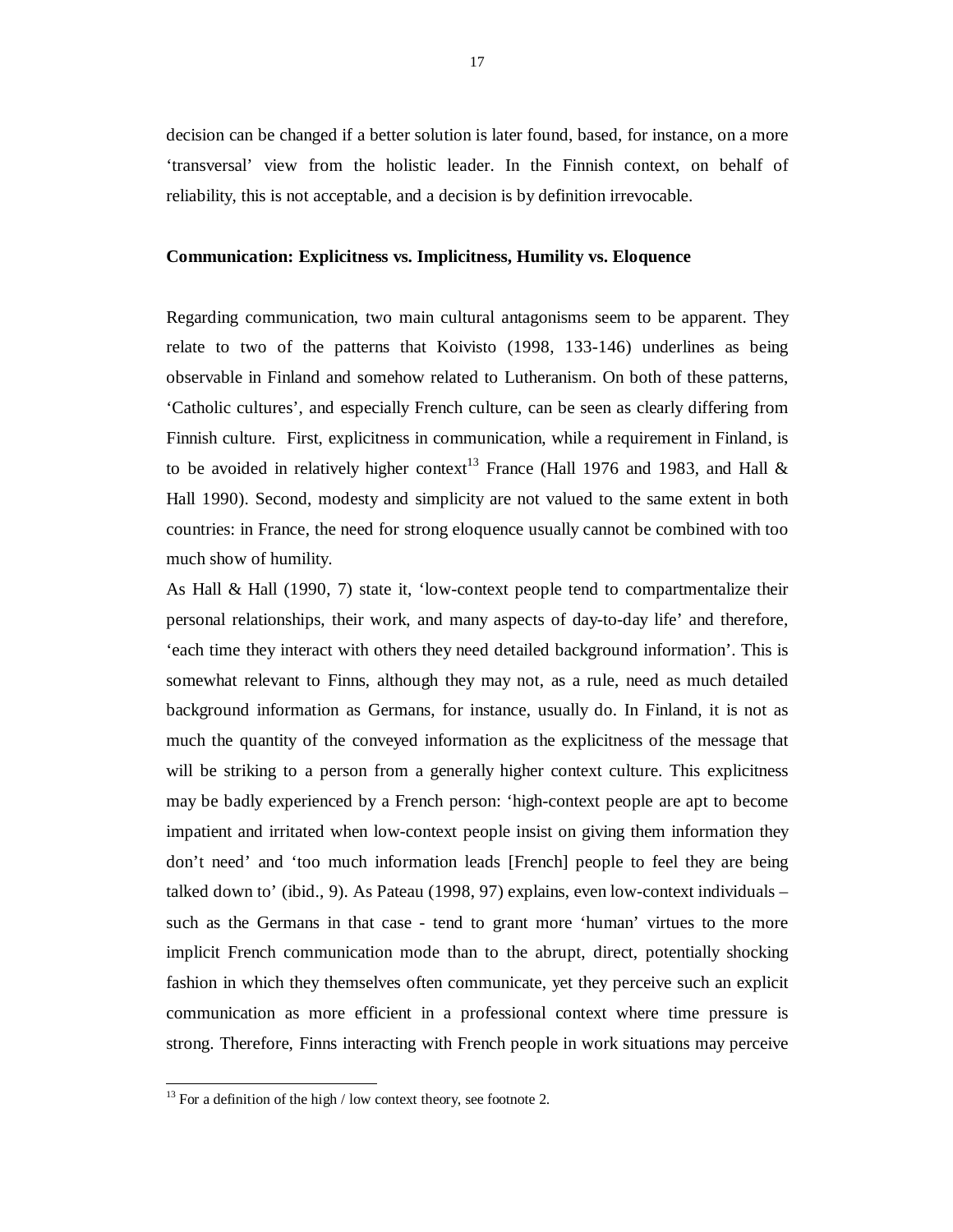a lack of efficiency if they feel that they are not provided with enough information. 'Too little information can mystify [low-context people] or make them feel left out' (Hall  $\&$ Hall 1990, 9).

Finnish 'explicitness and low contextuality of communication' (Koivisto 1998, 146) also contrast strongly with what one could call French 'vagueness': d'Iribarne (1989, 105) explains that it is often hard to collect factual data in some French organisations. As well, he argues that French companies have a special expertise in managing 'what is too vague to be conveniently included in clearly expressed objectives, rules and contracts.' (ibid., 96) Indeed, management by objectives has not been working well in France, and in general a systematically contractual approach is not well adapted to the French system.

Very linked to the idea of French implicitness in communication is the typically French notion of *second degré* ('second degree'). Alapuro (1997) shows how this notion (which he calls in Finnish '*toinen aste*') matters a great deal in French culture... but is virtually impossible to translate to non-French people, and especially strongly contrasts with Finnish culture. At the core of this notion is the idea that communication is a sort of game that people play, a sort of performance in which problems are not addressed explicitly but understood in a tacit way by the participants. This sort of game is common in many contexts in French culture, including in organisations; it is obviously quite hard to understand its rules for outsiders, especially in contexts where people are expected to be 'serious', such as in Finnish organisations...

Nurmi (1989, 12) explains that 'when a Finn attempts to give a foreigner solid information, he may be seen and heard as dead serious, censored or even blunt not only on the basis of what the Finn says but also as much on the basis of what he does not say.' (Nurmi 1989, 12). This can be quite badly perceived by a Frenchman, because eloquence is especially important to French people, who often need to convince others, especially in meetings, which 'provide the *cadre* with a stage on which to display [their] oratory skill[s].' (Barsoux & Lawrence 1990, 79) Finnish meetings, on the other hand, are usually places where people are informed of decisions: the latter are neither to be made nor to be 'sold' there (see Laine-Sveiby 1991, 92-99).

Individual eloquence matters tremendously in the French context. Its importance may be related to the pursuit of 'distinction' discussed above. For instance, in his study of a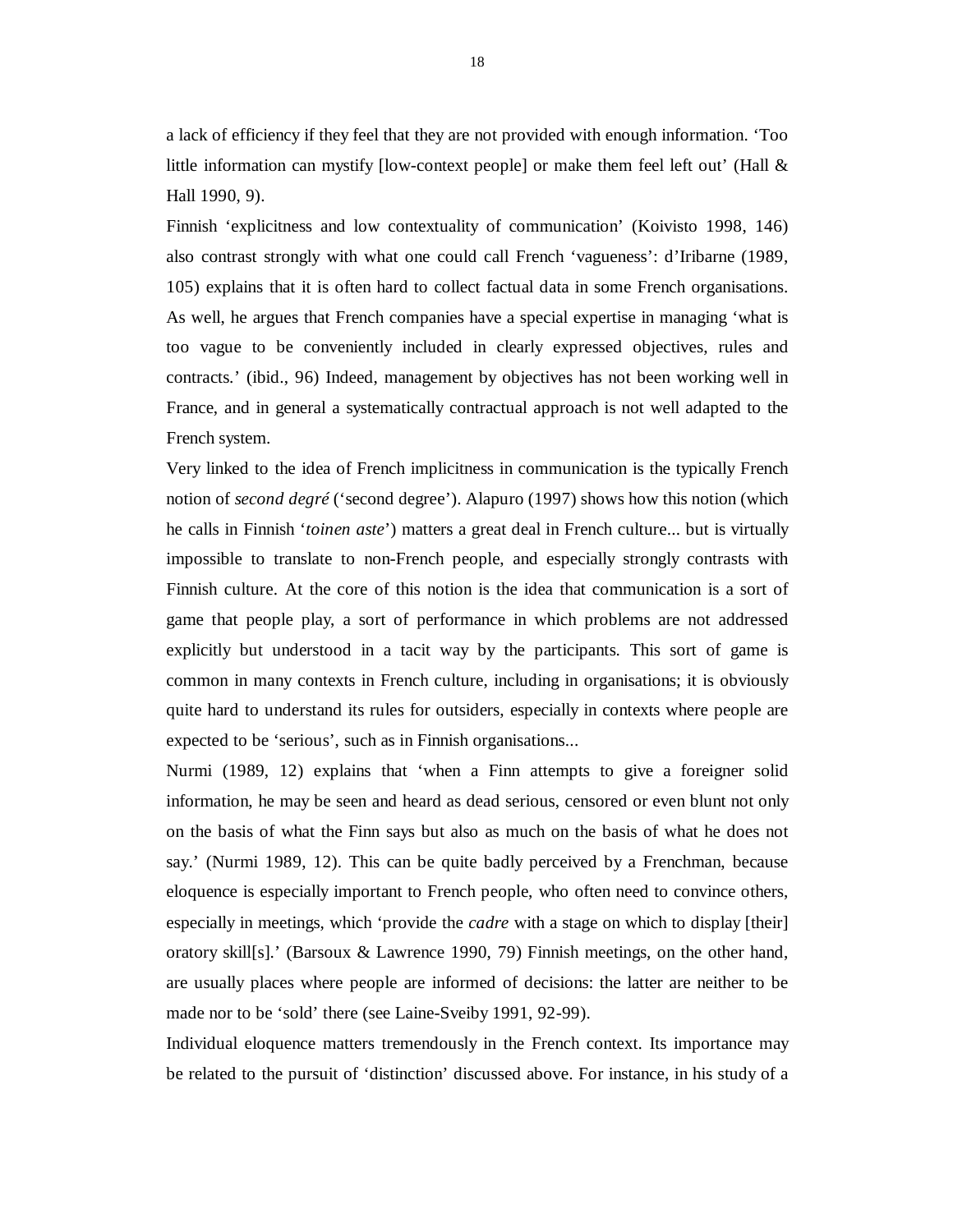famous merger attempt between a French and a Swedish car company, d'Iribarne (1998, p. 97-101) contrasts the Swedish need for affirmation of a common identity with the French pursuit of *joute oratoire* ('oratory joust'), where the main objective is to impose one's ideas through logical argumentation. On the other hand, in the Nordic context, strongly influenced by Lutheran values, the need for humility and simplicity (see e.g. Koivisto 1998, 146) seems to be antagonistic with a too important stress on eloquence.

J.

### **Summing-up Table**

| <b>Finnish Culture</b>                    | <b>French Culture</b>                     |
|-------------------------------------------|-------------------------------------------|
| Functionalist vision of the organisation  | Personalist vision of the organisation    |
| Hierarchy of problems to be solved        | Hierarchy of persons to be managed        |
| Authority legitimised by achievement      | Authority legitimised by ascription       |
| Strong egalitarianism                     | Strong élitism                            |
| Relationship between tasks and causes     | Relationship between tasks and persons    |
| Strict professional/private boundary      | Unclear professional/private boundary     |
| Technical jobs highly valued              | Abstract, intellectual jobs highly valued |
| Focus on product quality                  | Focus on relationship with client         |
| <b>Consensus-seeking</b>                  | <b>Dissensus-seeking</b>                  |
| Political and social consensus            | Systematic political and social conflict  |
| Consistency valued                        | Integration of opposites in the system    |
| Discursive stress on agreement            | Discursive stress on contradiction        |
| Homogeneity feeling                       | Heterogeneity, diversity                  |
| Relative conformism                       | Pursuit of distinction                    |
| <b>Reliability as a must</b>              | <b>Flexibility as a must</b>              |
| Responsible compliance to pragmatic rules | Flexibility toward challengeable rules    |
| Monochronic time orientation              | Polychronic time orientation              |
| Intensive, relatively short working day   | Long working day, with social breaks      |
| Not wasting the other's time valued       | Sharing one's time valued                 |
| Rigorous stress on analysed specifics     | Holistic stress on integrated wholes      |
| Managers as specialists                   | Managers as generalists                   |
| Decisions perceived as irrevocable        | Possibility to change decisions           |
| <b>Explicit communication</b>             | <b>Implicit communication</b>             |
| Low context orientation                   | Relatively higher context orientation     |
| Need for precise information              | <b>Exploitation of vagueness</b>          |
| Seriousness in work communication         | Second degré, communication games         |
| Humility especially valued                | Eloquence especially valued               |

## **Table 1: Summing-up Finnish-French cultural antagonisms in organising**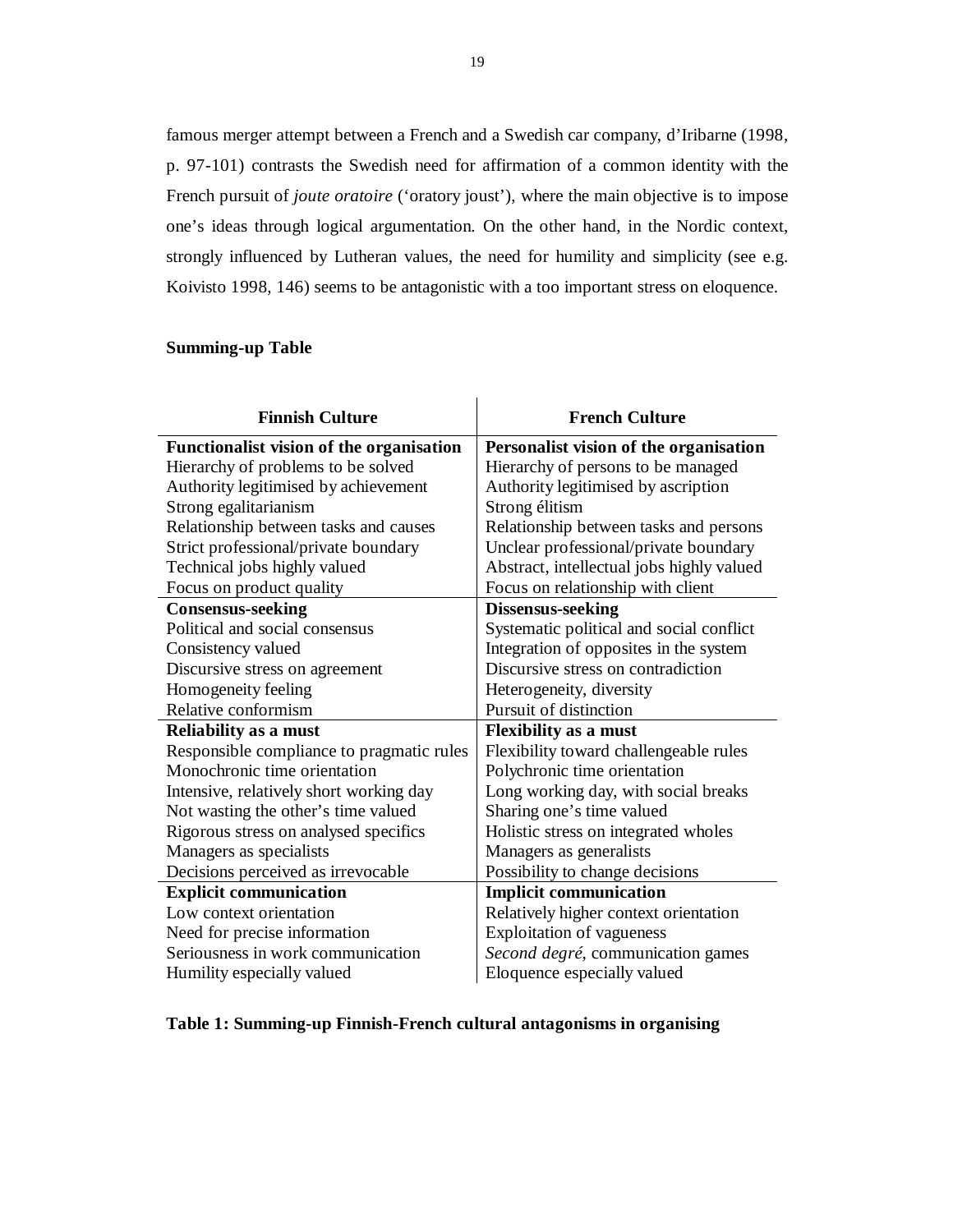#### **Conclusions and Implications**

Finnish and French 'organising cultures' seem to be different, if not 'antagonistic', in many respects. A number of striking oppositions can be noticed between them, forming two altogether different 'cultural systems'. Indeed, the four fundamental antagonisms underlined in this paper are found to be closely interrelated and integrated, serving as explanation, justification and legitimisation for each other. It is important that people may be aware of these differences, as this awareness certainly can help to solve some of the problems caused by intercultural misunderstandings. Explaining the differences is only, however, a first step in the process of improving bicultural interactions.

One of the next steps could be to try to capitalise on similarities: a positive focus on harmony rather than a negative emphasis on difference. It is not that easy though, insofar as similarities are not always recognised – and actually most often not noticed by the people who are supposed to be similar to each other. Another step toward good exploitation of intercultural work could be to use the knowledge on the differences as a basis for setting up a system in which the two cultures would be complementary. Again, that would be looking positively at the problem, seeking to take advantage of the crosscultural and self-cultural awareness gained in the bicultural interaction and create intercultural synergy – instead of harmony – this time. The most positive approach would be to try to integrate harmony and synergy in a more complete model. Unfortunately, there are not too many such attempts to be talked of yet, and the latest trend is rather toward more and more denying of cultural differences – at least within the Western world.

In order to try and get to understand the dynamics of such abstract notions as 'bicultural harmony' or 'bicultural synergy', a basic need is to go further than a cross-cultural comparison and try to analyse the bicultural interaction itself. Therefore, a corresponding Finnish-French empirical research, looking at interactions in a few case organisations, should be of interest.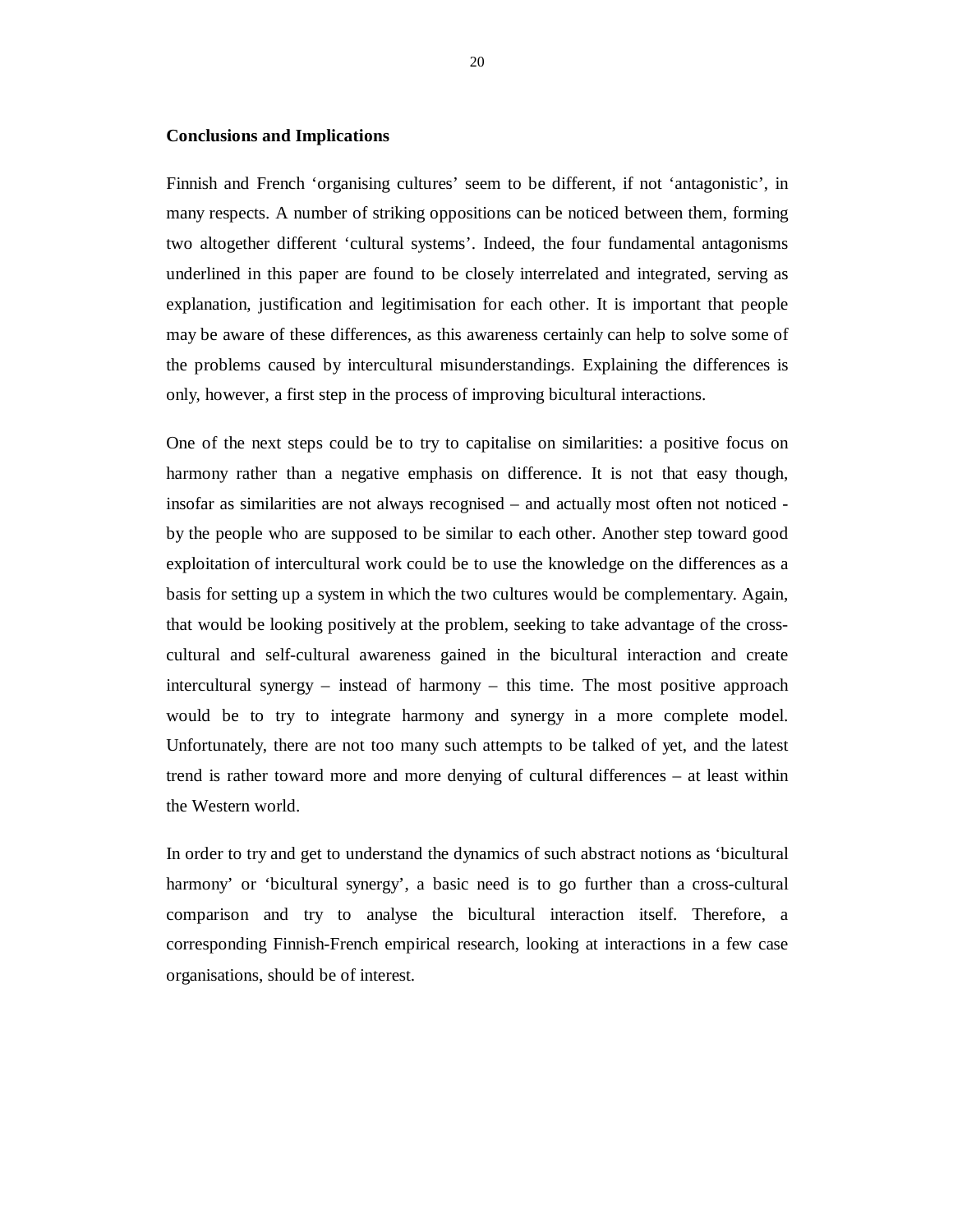#### **References**

Adler, Nancy J. (1997) *International Dimensions of Organizational Behavior*. International Thompson Business Press, London.

Alapuro, Risto (1988) Suomalainen Bourdieu ja Musta leski. *Sosiologia, Vol. 25 No. 1*, 3-7.

Alapuro, Risto (1990) Réflexions sur "le consensus" en Finlande: une perspective historique. *Etudes Finno-Ougriennes XX*, Université Paris III.

Alapuro, Risto (1997) Ensimmäinen ja toinen aste. In *Suomen älymystö Venäjän varjossa*, 184-191. Kustannus Oy Tammi, Helsinki.

Amado, Gilles, Faucheux, Claude & Laurent, André (1990) *Organisational Change and Cultural Realities: Franco-American Contrasts*. INSEAD, Fontainebleau, France.

Barsoux, Jean-Louis & Lawrence, Peter (1990) *Management in France*. Cassell, London.

Baudrillard, Jean (1970) *La Société de Consommation*. Denoël, Paris.

Björkman, Ingmar & Kock, Sören (1995) Social Relationships and Business Networks: the Case of Western Companies in China. *International Business Review, Vol. 4 No. 4*, 519-535.

Bouchet, Dominique (1996) *Avoiding Cross-Cultural Misunderstandings*. Forlag (Publishers) AFVEJE in association with Cross-Cultural Management, Ørbæk, Denmark.

Bourdieu, Pierre (1977) *Reproduction – In Education, Society and Culture*. Sage Publications, London.

Bourdieu, Pierre (1979) *La distinction – Critique sociale du jugement*. Les Editions de Minuit, Paris.

Branch, Michael (1994) The Voices of Nationalism. *Books from Finland, Vol. 28 No. 3*, 192-197.

Brown, Martha A. (1976) Values - A Necessary but Neglected Ingredient of Motivation on the Job. *Academy of Management Review, Vol. 1*, 15-23.

D'Iribarne, Philippe (1989*) La Logique de l'Honneur: Gestion des Entreprises et Traditions Nationales*. Editions du Seuil, Paris.

D'Iribarne, Philippe (1998) Comment s'accorder – Une rencontre franco-suédoise. In *Cultures et mondialisation – Gérer par-delà les frontières*, 89-115. Editions du Seuil, Paris.

Demorgon, Jacques (2000) *Complexité des cultures et de l'interculturel*. Economica, Paris.

Ehrnrooth, Jari (1997) Mentalité. In Alho, Olli (1997) *Finlande - Une approche culturelle*. Suomen kirjallisuuden seura, Helsinki.

Fougère, Martin & Johansson, Linn (2000) *Nordic vs. Latin Values: Different Femininities*. Swedish School of Economics Working Papers (426), Helsinki.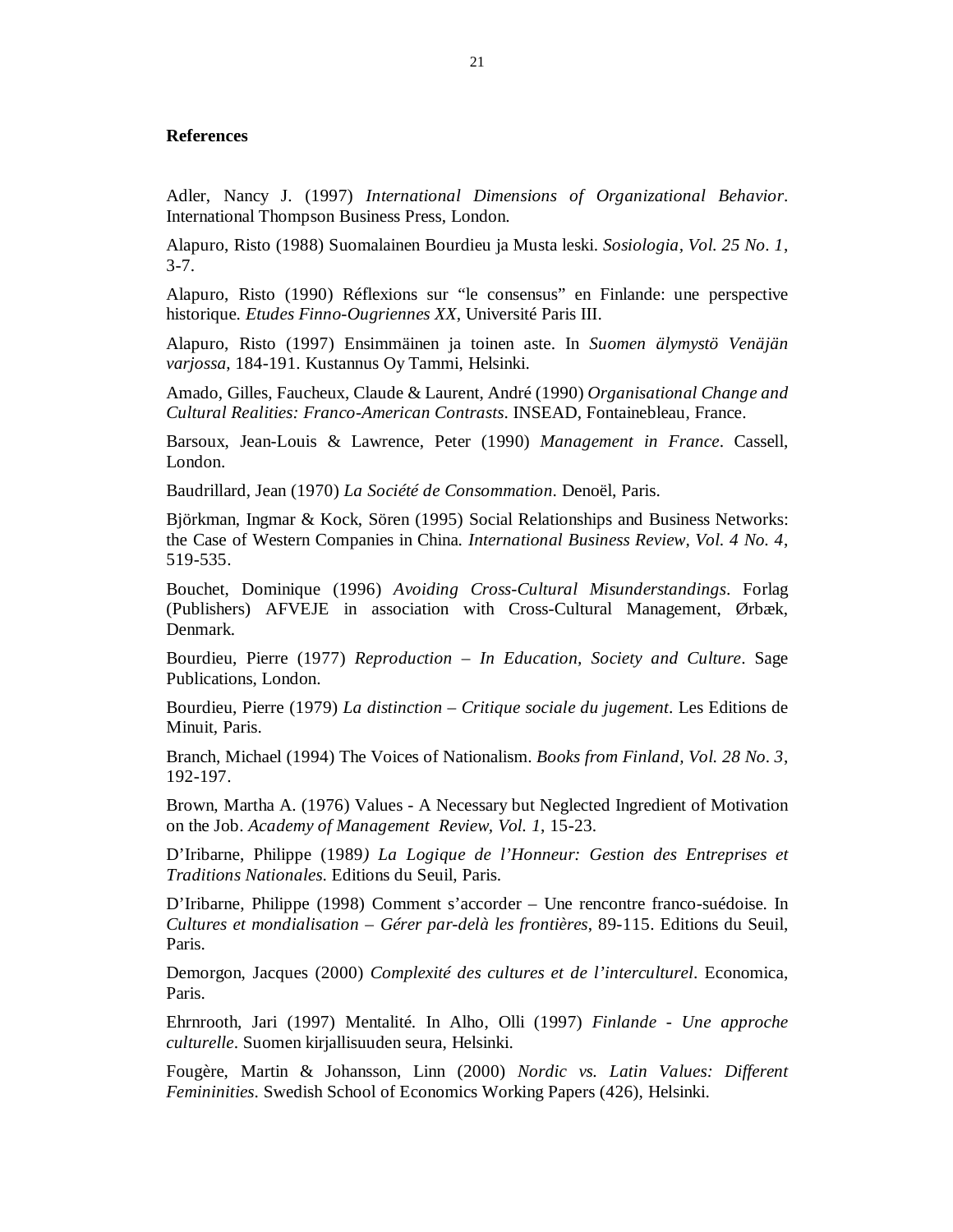Fougère, Martin (2002) The Bicultural Interaction as a Distinctive Phenomenon – A Learning Implication. In Leijon, Svante, Lillhannus, Ruth & Widell, Gill (2002) *Reflecting Diversity: Viewpoints from Scandinavia*. BAS, Gothenburg.

Hall, Edward T. (1976) *Beyond Culture*. Doubleday & Company, Garden City, New York.

Hall, Edward T. (1983) *The Dance of Life*. Doubleday & Company, Garden City, New York.

Hall, Edward T. & Hall, Mildred Reed (1990) *Understanding Cultural Differences - Germans, French, and Americans*. Intercultural Press, Yarmouth, Maine.

Hampden-Turner, Charles & Trompenaars, Fons (1993) *The Seven Cultures of Capitalism*. Doubleday, New York.

Harakka, Timo (1996) The New Establishment. *Books from Finland, Vol. 30 No. 1*, 36- 45.

Heiskanen, Ilkka (1986) Finnish Consensus: a Viable Concept? In Iloniemi, Jaakko (1986) *The Finnish Business Challenge*. Union Bank of Finland, Helsinki.

Hickson, David J. (1993) *Management in Western Europe: Society, Culture and Organization in Twelve Nations*. Walter de Gruyter, Berlin.

Hofstede, Geert (1980) *Culture's Consequences - International Differences in Work-Related Values*. Sage Publications, London.

Hofstede, Geert (1991) *Cultures and Organizations – Software of the Mind*. McGraw-Hill International, London.

Johanson, Martin, Polsa, Pia Eva & Törnroos, Jan-Åke (1999) Business networks in different cultural contexts: Western – Russian – Chinese. *Proceedings of the 15th IMP-Conference*, Dublin, 2-4.9. 1999.

Karppinen-Takada, Merja (1993) *Cross-Cultural View of Women in Business: Japan and Scandinavia*. Helsinki School of Economics and Business Administration, Helsinki.

Karppinen-Takada, Merja (1994) *Cross-Cultural Comparability of Working Time: Japan and Finland*. Helsinki School of Economics and Business Administration, Helsinki.

Kirby, David (1994) In Finland with the Beatles – Popular Culture in Post-War Finland: a Personal View. *Books from Finland, Vol. 28 No. 4*, 284-288.

Koivisto, Jussi V. (1998) *Cultural Heritages and Cross-Cultural Management – Cross-Cultural Synergy and Friction in Finno-Japanese Management*. Helsinki School of Economics and Business Administration, Helsinki.

Kroeber, Alfred L. & Kluckhohn, Clyde (1952) Culture: A Critical Review of concepts and Definitions. *Peabody Museum Papers, Vol. 47 No. 1*, 181.

Laine-Sveiby, Kati (1991) *Suomalaisuus strategiana*. WSOY, Juva, Finland.

Laurent, André (1980) *Dimensions Culturelles des Conceptions de Management – Une Analyse Comparative Internationale*. INSEAD, Fontainebleau, France.

Lilja, Kari & Tainio, Risto (1996) The Nature of the Typical Finnish Firm. In Whitley,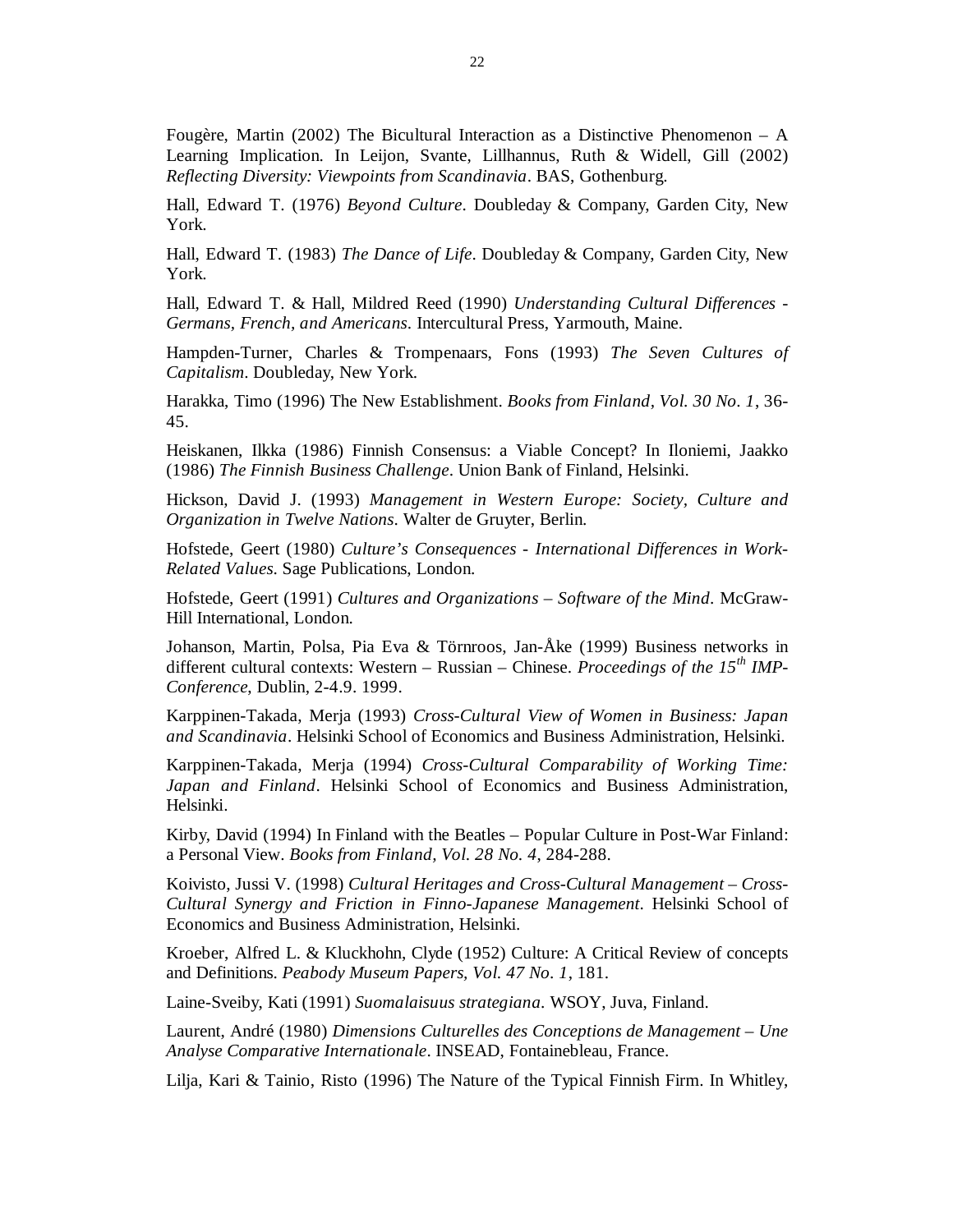Richard & Kristensen, Peer Hull (1996) *The Changing European Firm: Limits to Convergence*, 159-191. Routledge, London.

Lotti, Leila (1984) *The Finn: his work, ethics and friends*. Suomen Gallup Oy, Report No. 12, Helsinki.

Mattoug, Michel Ph. (1996) Un monde du travail transfrontalier, biculturel et bilingue. *Revue de la Coopération transfrontalière, No. 2*, June 1996.

Morden, Tony (1995) Management in France. *Cross-Cultural Management: An International Journal, Vol. 2 No. 3*, 31-38.

Nurmi, Raimo (1989) *Management in Finland*. Turun kauppakorkeakoulun monistamo, Turku.

Nurmi, Raimo & Üksvärav, Raoul (1995) *Estonia and Finland: Culture and Management, a Conjectural Presentation*. Turun kauppakorkeakoulun julkaisuja, Turku.

Pateau, Jacques (1998) *Une étrange alchimie – La dimension interculturelle dans la coopération franco-allemande*. CIRAC, Levallois-Perret, France.

Roos, J. P. & Rahkonen, Keijo (1985) In Search of the Finnish New Middle Class. *Acta Sociologica, Vol. 28 No. 3*, 257-274.

Siltala, Juha (1997) When Work Means Everything. *Books from Finland, Vol. 31 No. 4*, 276-282.

Sorge, Arndt (1993) Management in France. In Hickson, David J. (1993) *Management in Western Europe: Society, Culture and Organization in Twelve Nations*. Walter de Gruyter, Berlin.

Tapaninen, Jaakko (1994) End of the Line? The Finnish Welfare State in Crisis. *Books from Finland, Vol. 28 No. 2*, 112-116.

Terpstra, Vern & David, Kenneth (1991) *The Cultural Environment of International Business*. South-Western Publishing, Cincinnati.

Tiittula, Liisa (1993) *Kulttuurit kohtaavat – Suomalais-saksalaiset kulttuurierot talouselämän näkökulmasta*. Helsingin kauppakorkeakoulun kuvalaitos, Helsinki.

Topelius, Zacharias (1985) *Maamme kirja*. WSOY, Porvoo (first published in 1875).

Trompenaars, Fons & Hampden-Turner, Charles (1993) *Riding the Waves of Culture – Understanding Cultural Diversity in Business*. Nicholas Brealey Publishing, London.

Usunier, Jean-Claude (2000) *Marketing across Cultures*. Prentice Hall Europe, London.

Whitley, Richard & Kristensen, Peer Hull (1996) *The Changing European Firm: Limits to Convergence*. Routledge, London.